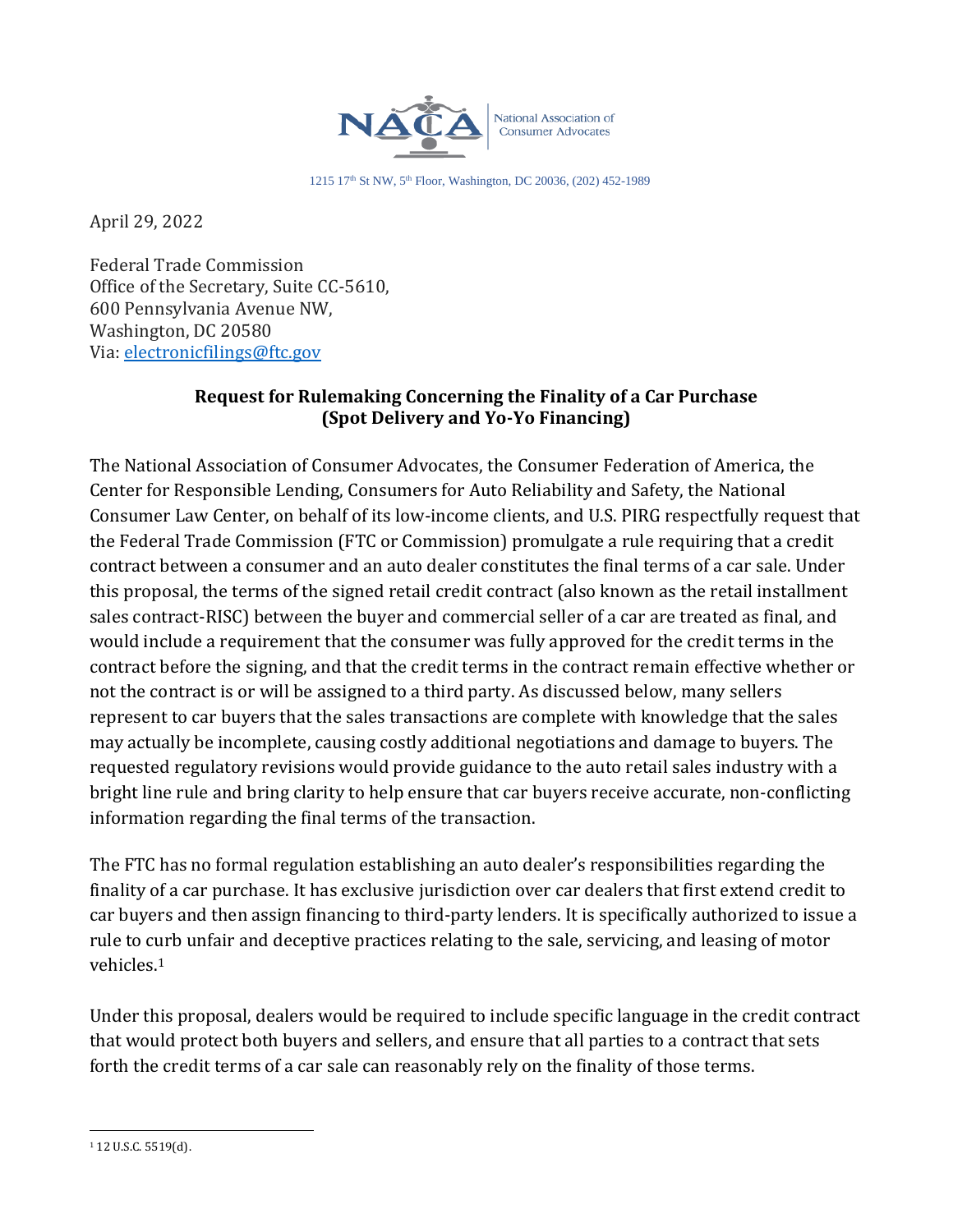# **Table of Contents**

| A. Allegations in Recent Cases Show Misrepresentations and Deceptions of the Finality of Car          |
|-------------------------------------------------------------------------------------------------------|
| B. Yo-yo Sales Eviscerate Efficacy of Critical Federal Law Requirements, Including Credit Terms       |
| 1. TILA Disclosure Requirements are Illusory in Conditional Credit Contracts  11                      |
|                                                                                                       |
| 3. The Equal Credit Opportunity Act's Anti-Discrimination and Notice Protections are Frequently       |
| 4. State Laws That Attempt to Regulate Yo-Yo Sales Face Difficulties and Hamper Enforcement           |
| C. Signed Credit Contract in Car Purchase Being Treated by One Party as Not Final is Unfair And       |
| D. Well-Established "Holder Rule" is Model for Providing Notice of Final Terms in Car Sales'          |
|                                                                                                       |
| A. The proposal would remove unfairness and deception from final aspects of car sale transactions.    |
|                                                                                                       |
| C. The proposal would confirm entities' roles and obligations in the market 19                        |
| D. A bright line rule would facilitate exchange of accurate information in complex car sales          |
| E. FTC's familiarity with spot delivery-related unfair, abusive and deceptive practices should spur a |
|                                                                                                       |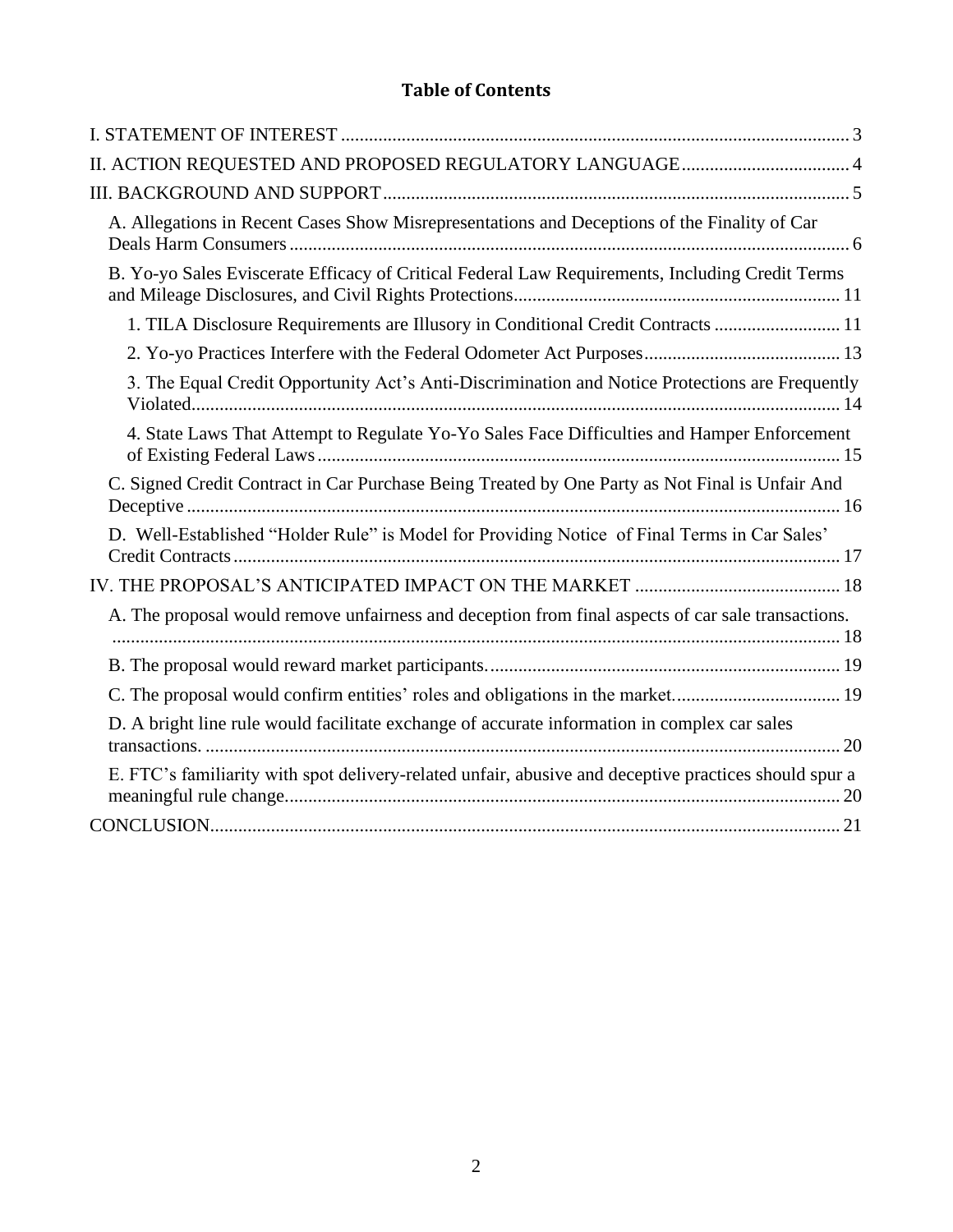#### <span id="page-2-0"></span>**I. STATEMENT OF INTEREST**

**The National Association of Consumer Advocates (NACA)** is a nationwide, non-profit organization of more than 1,500 private and public sector attorneys, legal services attorneys, law professors, law students, and non-attorney consumer advocates. NACA and its members' primary interest is the protection and representation of consumers. NACA's mission is to promote justice for all consumers and to provide a forum for information sharing among consumer advocates across the country. From its inception, NACA has focused on issues concerning unfair, deceptive, abusive and fraudulent practices by businesses that provide financial and credit-related services, including in auto sales. NACA follows developments in this area and consults with federal agencies that enforce laws that regulate this type of sale.

In 2021, NACA issued a survey to 115 advocates at private law firms, legal services and nonprofit organizations in 33 states about consumer experiences in auto transactions. <sup>2</sup> Notably, 63% of these advocates reported that in a four-year period covering 2016 – 2020, they had represented consumers with claims related to spot delivery or yo-yo financing.<sup>3</sup> One of every three survey respondents cited spot delivery/yo-yo financing schemes as one of the most prevalent issues in their work. As a group, private consumer attorneys, named spot delivery/yo-yo financing schemes as one of the top three practices that causes the most systemic harm to consumers in the auto sales market.<sup>4</sup>

**The Consumer Federation of America (CFA)** is an association of nearly 300 non-profit consumer organizations that was established in 1968 to advance the consumer interest through research, advocacy, and education. CFA investigates consumer issues and behavior through surveys, focus groups, investigative reports, and analysis, and advances pro-consumer policies on various issues before federal and state legislatures, regulatory agencies and courts. CFA has a history of researching practices by auto dealers and manufacturers that harm consumers, and it has worked to promote policies and legislation which prioritize fairness in the auto marketplace for consumers.

**Consumers for Auto Reliability and Safety (CARS)** is a national, award-winning non-profit auto safety and consumer advocacy organization based in Sacramento and dedicated to preventing motor vehicle-related fatalities, injuries, and economic losses. CARS has successfully spearheaded enactment of numerous landmark laws in California and nationally to improve protections for America's new and used car buyers. The president of CARS was named to represent the public interest in regulatory negotiations with the auto industry regarding state auto lemon laws, and has been repeatedly invited by Congress to testify on behalf of the public interest regarding auto sales and financing policies. CARS also participated as a panelist in FTC workshops and a hearing convened by the Consumer Financial Protection Bureau regarding auto

<sup>3</sup> Id. <sup>4</sup> Id.

<sup>2</sup> National Association of Consumer Advocates, *Online Survey: Consumer Harms in Auto Transactions Today*, January 2021, available at https://www.consumeradvocates.org/wp-content/uploads/2022/01/naca\_survey\_report\_autotransactions\_012021.pdf.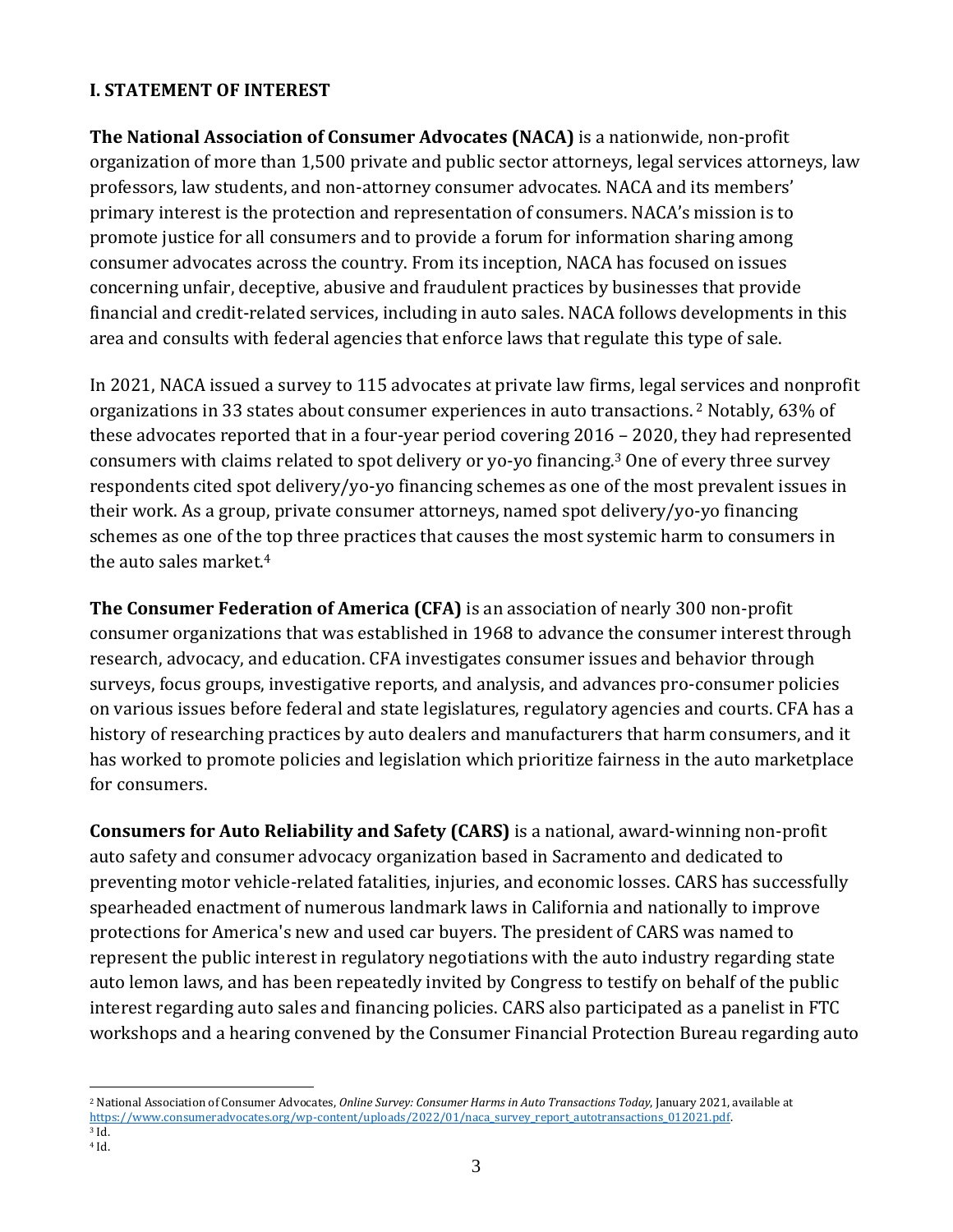sales and financing practices, including discriminatory auto dealership "markups" and yo-yo financing.

**The National Consumer Law Center (NCLC)** is a non-profit national research and advocacy organization focusing on the legal needs of low-income, financially distressed, and elderly consumers. NCLC provides legal and technical consulting and assistance on consumer law issues to legal services offices, government attorneys, and private attorneys representing low-income consumers across the country. NCLC seeks to bring transparency and fairness to the markets for cars and car finance. Through its Working Cars for Working Families project, NCLC seeks to ensure that the lack of a car does not stand in the way of families' ability to become economically successful and to promote solutions to help car-ownership efforts assist struggling families to get a car.

**The Center for Responsible Lending** is a non-partisan, nonprofit research and policy advocacy organization working to promote financial fairness and economic opportunity for all, end predatory lending, and close the racial wealth gaps. CRL's expertise gives it trusted insight to evaluate the impact of financial products and policies on the wealth and economic stability of Asian, Black, Latino, rural, military, low-wage, low-wealth, and early-career workers and communities. CRL is an affiliate of Self-Help, one of the nation's largest nonprofit community development financial institutions. Our work leverages the strength of partnerships with national and local consumer and civil rights organizations.

**U.S. PIRG** is an advocate for the public interest. We speak out for a healthier, safer world in which we're freer to pursue our own individual well-being and the common good. U.S. PIRG serves as the federation of non-profit state Public Interest Research Groups, with member PIRGs and hundreds of thousands of citizen members across the country. U.S. PIRG and its affiliates have long had an interest in making markets fair and products safe for the consumers who use them. U.S. PIRG and the state PIRGs have conducted research into the sale of unsafe vehicles, advocated for passage of state new and used car lemon laws and documented how vehicle sales practices are fueled by unfair or deceptive add-ons that have driven consumers into record amounts of auto debt.

### <span id="page-3-0"></span>**II. ACTION REQUESTED AND PROPOSED REGULATORY LANGUAGE**

We recommend the following language for a rulemaking:

"A. Every consumer credit contract for the sale of a vehicle by a dealer shall include the following paragraph:

*"BY PRESENTING THIS CONSUMER CREDIT CONTRACT TO A CONSUMER FOR SIGNATURE, THE DEALER AS CREDITOR AFFIRMS THAT THE CONSUMER HAS BEEN FULLY APPROVED FOR THE CREDIT THAT IS BEING EXTENDED. ANY TERMS THAT ASSERT THAT THIS CREDIT CONTRACT IS "CONDITIONAL" OR "NOT YET APPROVED"*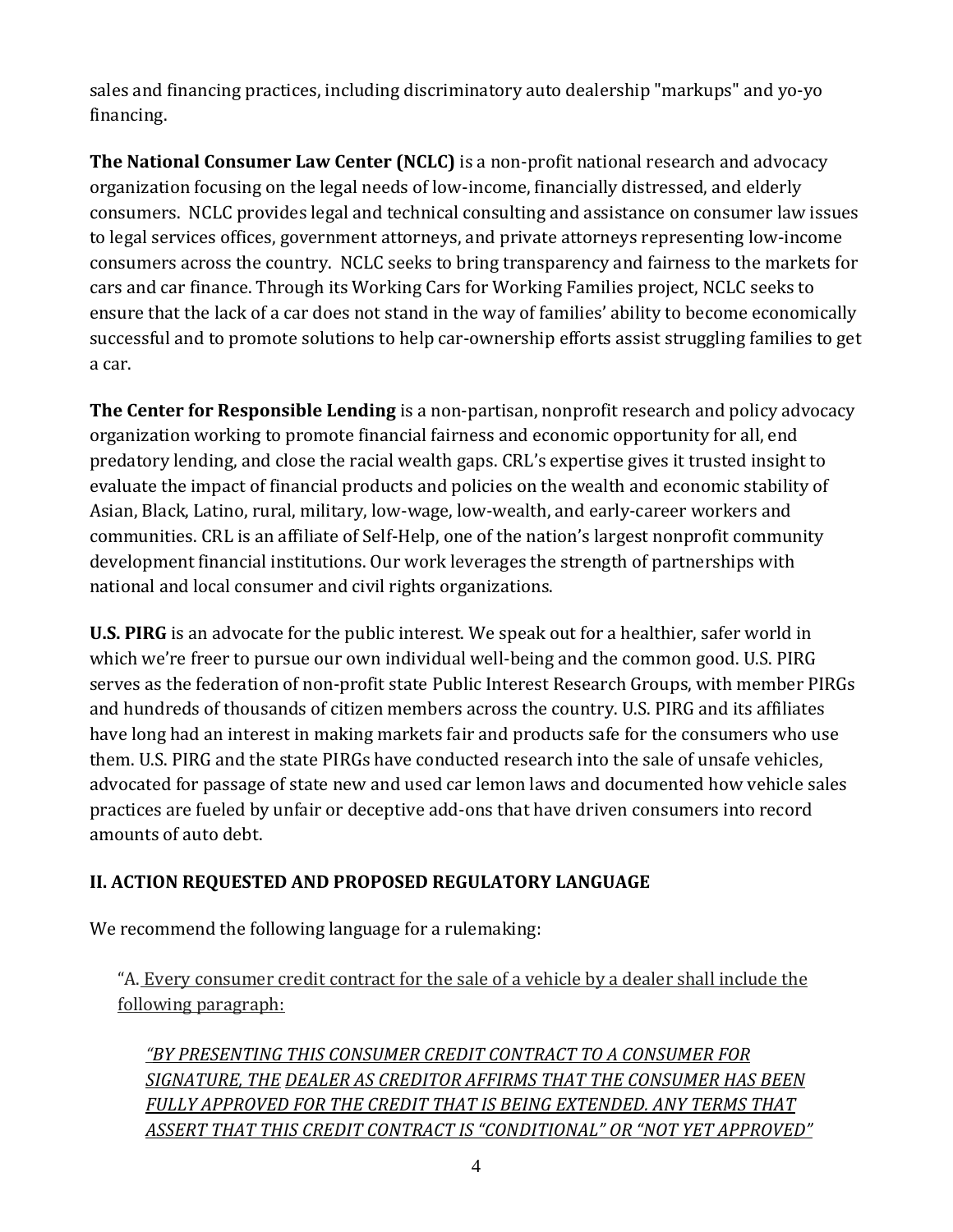*OR SIMILAR TO THAT EFFECT SHALL BE VOID AND UNENFORCEABLE. ONCE SIGNED BY THE CONSUMER, THIS CREDIT CONTRACT CANNOT BE WITHDRAWN BY THE DEALER WHETHER OR NOT THIS CREDIT CONTRACT IS ASSIGNED TO A THIRD PARTY."*

B. Regarding a consumer credit contract for the sale of a vehicle by a dealer, misrepresenting the credit contract as conditional after the consumer has signed it is an unfair and deceptive practice under 15 USC Section 45(a)."

### <span id="page-4-0"></span>**III. BACKGROUND AND SUPPORT**

An auto purchase is the second largest financial transaction for millions of consumers, second only to buying a home. Car buyers primarily obtain financing for car purchases through dealers – "87% of buyers finance the car through the dealership," making the dealer the original lender.<sup>5</sup> Automobiles are the only regular major purchase that is financed primarily by the seller.<sup>6</sup> In auto sales, the dealer usually assigns the credit contract, which it has negotiated with the buyer, to a third-party assignee, typically a bank, credit union, a finance company associated with a manufacturer, or a nonbank entity that purchases credit contracts. Many of these assignees then pool and sell rights to such credit contracts through the securitization process.

Consumer finance experts contend that a car purchase has become what is arguably "the most complicated transaction a consumer ever faces, even more so than a home purchase."<sup>7</sup> Certainty, transparency and clarity of sale terms, particularly the financing details, are crucial to facilitate a smooth, incident- and injury-free process for all parties in this seemingly complex process.

Historically, during a car purchase, buyers are asked to physically sign numerous documents, including a contract with credit terms, which includes the expected down payment, monthly payment, and interest rate, and are then permitted to drive off the lot with the purchased car. The stack of documents often includes a separate document (referred to in some places as the "spot delivery agreement") that asserts the deal is not final until the credit terms disclosed on the credit contract and agreed to by the buyer are assigned to a third party. Now, many car dealers conduct the transaction on computers or other electronic devices, and some dealers give the consumer a flash drive with electronic documents on it. The credit contract and spot delivery agreement contradict each other in a material way – one appears to be final while another claims the transaction is incomplete until further action is taken.

While from the seller's perspective the deal may not be final until it can complete the sale of the credit contract to an assignee on terms known only to it, consumers leave with their new car overwhelmingly believing that the transaction is complete. A credit contract's typical terms support the conclusion that the transaction is complete and that buyers when they sign it, are

<sup>5</sup> Levitin, Adam J., *The Fast and the Usurious: Putting the Brakes on Auto Lending Abuses*, 108 Georgetown Law Journal 1257, 1262 (April 17, 2020), available a[t https://ssrn.com/abstract=3438528.](https://ssrn.com/abstract=3438528)

<sup>6</sup> Id.

<sup>7</sup> Levitin, Adam J., at 1262.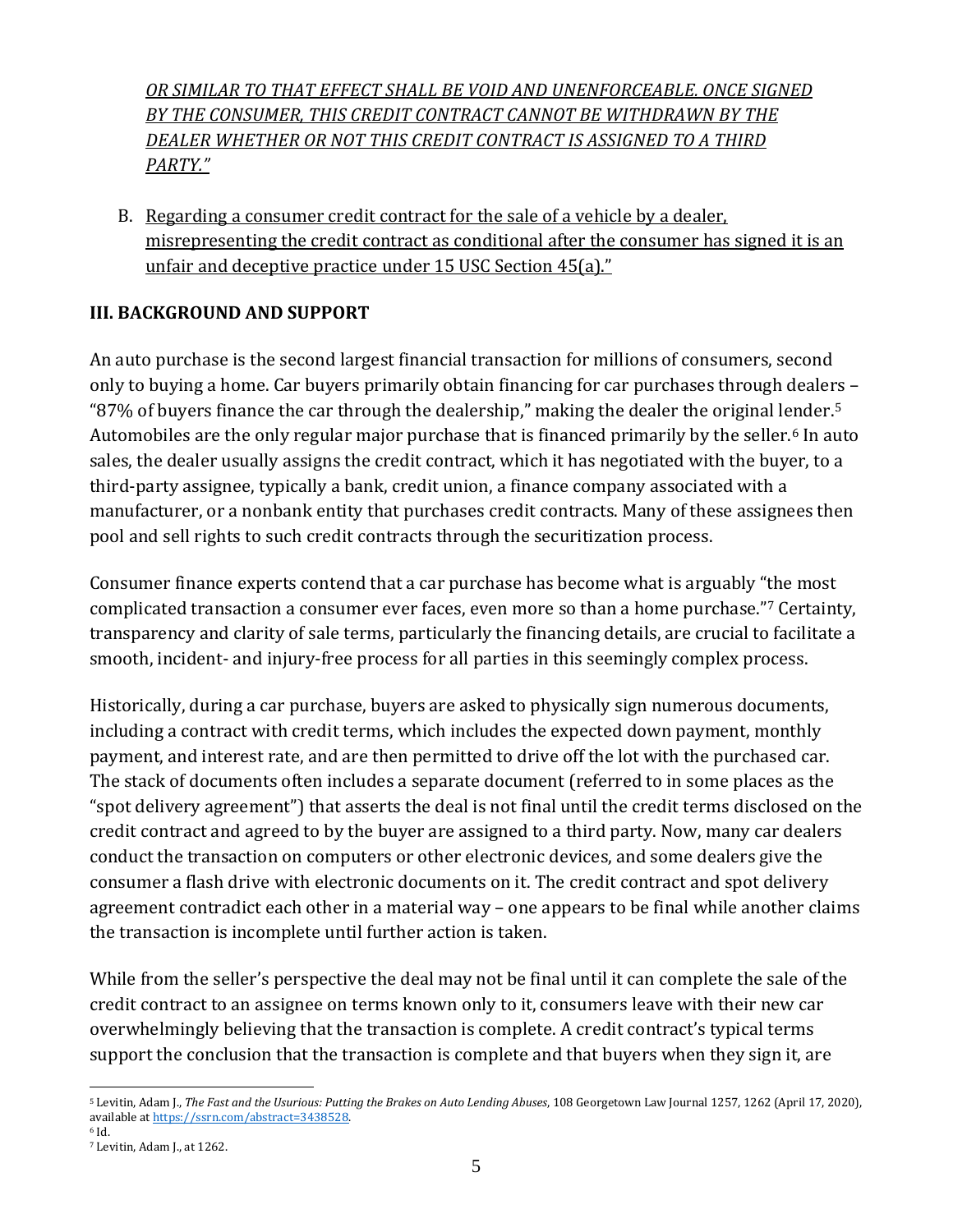bound by its terms. Yet, a signed credit contract along with a contradictory spot delivery agreement ensure that a buyer does not become a potential customer for other car sellers in the marketplace because the consumer naturally believes the transaction is complete. Car buyers are then surprised when days, weeks or even months later, the dealer summons them with demands to change the credit terms, change the purchased vehicle, or unwind the deal completely. To be clear, only the dealer can engage in these post contractual changes as the buyers are bound by the terms of the contract.

Auto sales are unique in commerce in that a seller can generate and execute a sales credit contract with discrete payment terms set out for the buyer and, deliver the product, but simultaneously intends to cancel the transaction and insist on return of the product if the seller's separate negotiation with a third-party does not result in the desired outcome for the seller. The yo-yo consequences on the buyer stemming from a dealer's repeated demands to change a signed contract cause serious financial harm and emotional distress to car buyers. Consumers have no power to influence a creditor or third-party assignee's willingness to agree to any terms the dealer may want when it attempts to sell the credit contract. Nor do consumers have any power over the dealership's willingness to comply with the credit contract, or what terms it may demand from any assignee.

As the Center for Responsible Lending reported in 2012, "(y)o-yo scams are possible because of the pervasive practice of conditioning finance contracts on the dealer's decision to accept, or reject, purchase offers from third parties."<sup>8</sup> Particularly now in an era where the supply chain is reeling from the coronavirus pandemic and the auto sales markets is experiencing an ongoing inventory shortage, $9$  sellers may be motivated to abuse yo-yo schemes that harm consumers but that may beef up dealer profits.

### <span id="page-5-0"></span>**A. Allegations in Recent Cases Show Misrepresentations and Deceptions of the Finality of Car Deals Harm Consumers**

Below are summaries of allegations set forth in complaints filed in state courts and arbitration proceedings.

*Heidi McGill v. Bob Moore Dodge Chrysler Jeep<sup>10</sup>* **–** In November 2020, Heidi McGill, an Oklahoma consumer, arrived at a dealership to buy a car. While there, after the dealer conducted a review of her credit history, Ms. McGill made a down payment on a new Dodge Charger, tradedin her old car, and took the Dodge Charger home. Ms. McGill alleged that she did not receive a copy of the contract at the time. She reported that the dealer told her that the bank it intended to sell her loan to was not available on the weekend.<sup>11</sup>

<sup>11</sup> Id., at 1.

<sup>8</sup> Delvin Davis, *Deal or No Deal: How Yo-Yo Scams Rig the Game against Car Buyers*, (April 2012, available at [https://www.responsiblelending.org/other-consumer-loans/auto-financing/research-analysis/Deal-or-No-Deal-How-Yo-Yo-Scams-Rig-the-](https://www.responsiblelending.org/other-consumer-loans/auto-financing/research-analysis/Deal-or-No-Deal-How-Yo-Yo-Scams-Rig-the-Game.pdf)

[Game.pdf.](https://www.responsiblelending.org/other-consumer-loans/auto-financing/research-analysis/Deal-or-No-Deal-How-Yo-Yo-Scams-Rig-the-Game.pdf) 

<sup>&</sup>lt;sup>9</sup> Jane Ulitskaya, *Inventory Shortage Update: Should You Wait to Buy a Car?, CARS.com, (Jan 13, 2022), available at* [https://www.cars.com/articles/inventory-shortage-update-should-you-wait-to-buy-a-car-445723/.](https://www.cars.com/articles/inventory-shortage-update-should-you-wait-to-buy-a-car-445723/)

<sup>&</sup>lt;sup>10</sup> Complaint, *McGill v. Bob Moore Dodge Chrysler Jeep*, Dist. Ct. Oklahoma, Case CJ-2021-2872 (July 2, 2021) and Exhibit.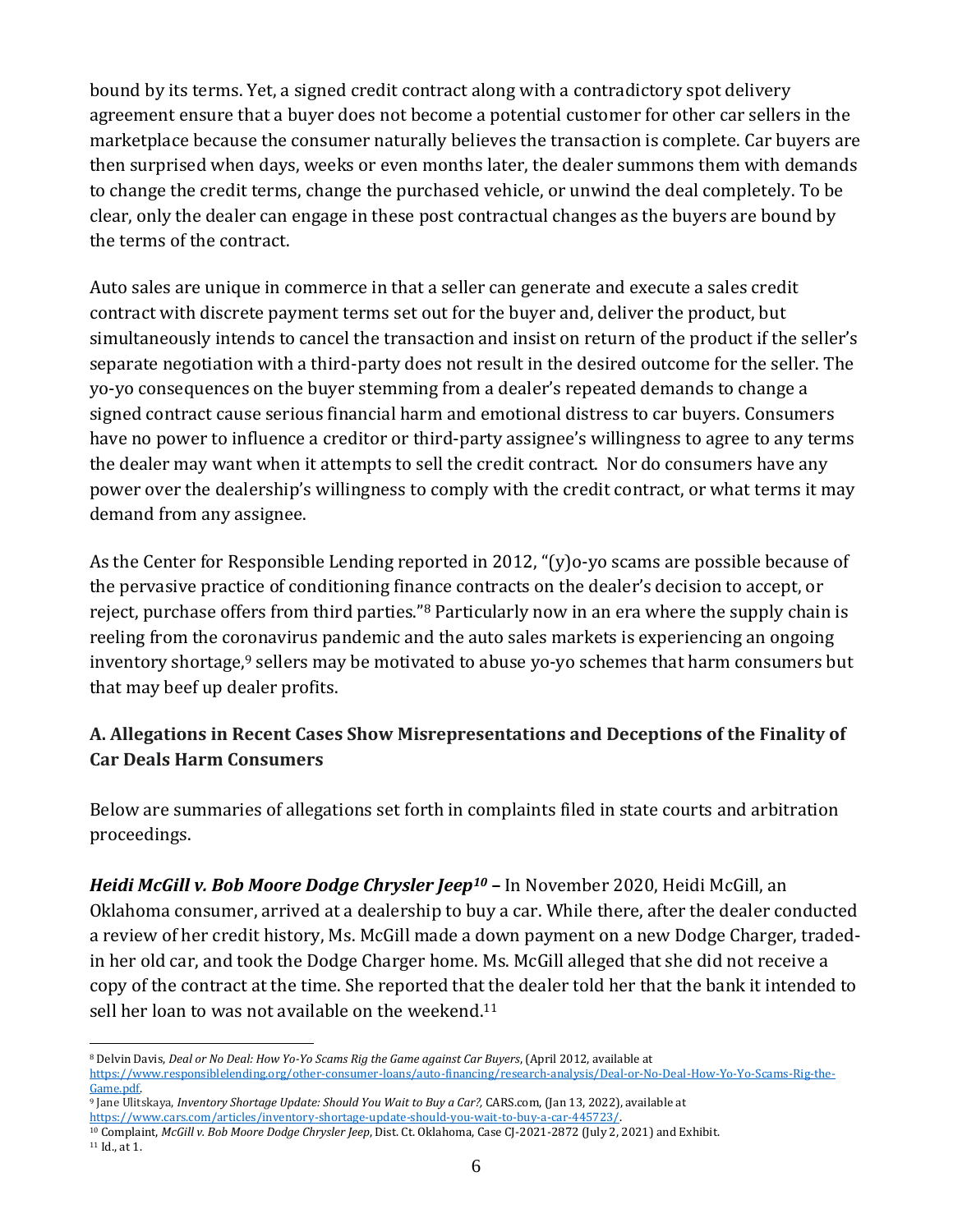A week later, she returned to the dealer and was asked to sign a new set of documents with different financing terms. She was provided a copy of the contract with the new terms, but with pages missing. Seventeen days after she took the car home, the dealer asked her repeatedly for additional financial information including her W-2, and then demanded return of the car.<sup>12</sup> According to Ms. McGill, about 26 days after she took possession of the car, the dealer demanded a co-signer for the financing terms, indicating that the process was still not completed from the dealer's perspective.<sup>13</sup> Ms. McGill alleged that the dealer allowed 10 other banks to review her credit during this time, lowering her credit score.<sup>14</sup>

About 31 days after she took possession of the car, Ms. McGill alleged the dealer told her that if no financial entity purchased her loan, then they will return some funds based on the value of her trade-in.<sup>15</sup> She returned to the dealer and signed a third set of financing documents. Yet, around 37 days after taking possession of the vehicle, the dealer told her she would have to find her own financing, according to Ms. McGill. In response, she offered to return the Dodge Charger in return for her down payment and trade-in, which the dealer declined to do.<sup>16</sup>

Around 40+ days later, according to Ms. McGill, the dealer threated to file a stolen vehicle report if the Dodge Charger was not returned. Ms. McGill returned the Charger the next day.<sup>17</sup> The dealer refused to return the down payment unless she executed a release of all claims. McGill did not execute the release, and the dealer repossessed the Charger without filing for replevin.<sup>18</sup>

The deal included a signed Retail Installment Sale Contract setting forth the financing terms, as well as a "Spot Delivery Agreement" (signed with the same date), which stated the car purchase was conditional on the dealer finding a lending institution willing to purchase the Retail Installment Sales Contract.<sup>19</sup> In her filed complaint against the dealer, Ms. McGill alleged breach of contract, fraud, fraudulent inducement, negligence, credit defamation, failure to accurately disclose loan terms, deceptive trade practices, intentional infliction of emotional distress, conversion, and wrongful repossession.<sup>20</sup>

*Justin Sacco v. Paradise Auto Center<sup>21</sup> –* Oregon consumer Justin Sacco went to Paradise Auto Center, an auto dealer, to purchase a car in mid-August 2020. According to Mr. Sacco, after a review of his credit history, the dealer selected a 2017 Mitsubishi Mirage to sell to Mr. Sacco. The dealer and Mr. Sacco agreed to a loan, a \$3,000 down payment, and signed a Retail Installment

- <sup>14</sup> Id. <sup>15</sup> Id.
- <sup>16</sup> Id., at 3.
- <sup>17</sup> Id. <sup>18</sup> Id.

<sup>19</sup> Documents are attached as Exhibits A and B. <sup>20</sup> Id.

<sup>12</sup> Id., at 2.

<sup>13</sup> Id., at 3.

<sup>21</sup> Complaint, *Sacco v. Paradise Auto Center, LLC*, Ore. Circuit Ct., Case No.: 20CV36597 (Oct.16, 2020) and Exhibit C.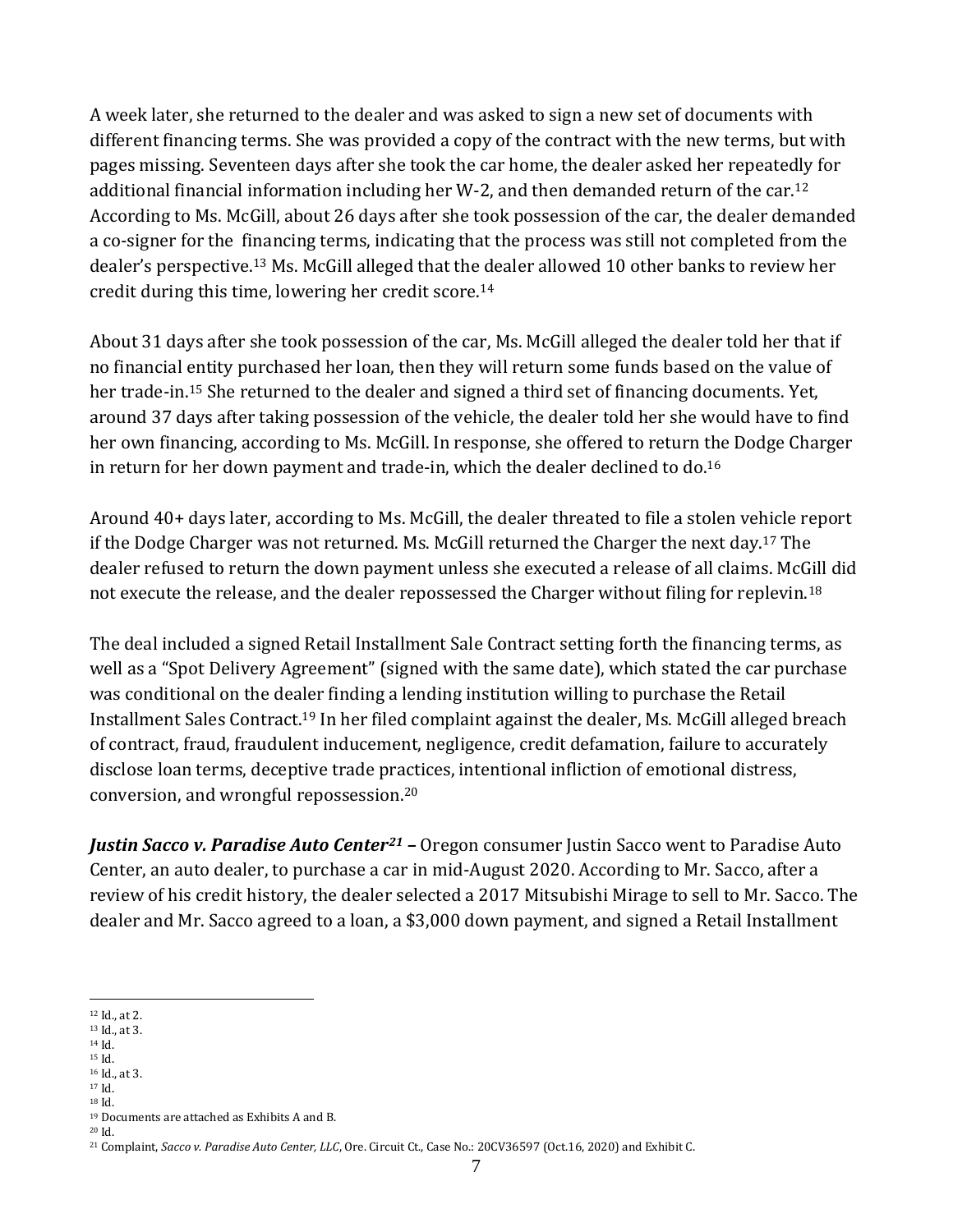Contract (RISC) containing the credit terms. Mr. Sacco signed all the papers that day and drove the car home. He returned to the dealer the next day and gave them the down payment.<sup>22</sup>

Mr. Sacco reported that about two weeks after paying the down payment, Paradise called and told him that the bank did not approve the loan with the terms on the RISC and that he needed to return to the dealer. Mr. Sacco returned to the dealer on August 29, 2020 where they discussed new financing options. Mr. Sacco said that he and the dealer agreed to new credit terms.<sup>23</sup>

Mr. Sacco alleged that about a month later, on September 25, 2020, Paradise called him and said that they could not get secure the financing and that he needed to return the car. He returned the car on the same day, but Paradise refused to return his down payment.<sup>24</sup> Consequently, he did not have sufficient funds for a down payment to purchase another car, lacked transportation to go to work, and lost wages as a result.

According to Mr. Sacco's filed complaint, the dealer allowed him to execute a purchase order and a retail installment contract (RISC) and to take possession of the car prior to Mr. Sacco's loan being approved by another financing entity.<sup>25</sup> Paradise offered to sell the motor vehicle to Mr. Sacco under a retail installment contract that is subject to an assignee's agreement to purchase the retail installment contract. Prior to offering or negotiating new financing terms in person, the dealer failed to return all items of value to Mr. Sacco. No assignee agreed to purchase the retail installment contract on the exact terms that the dealer and Mr. Sacco negotiated, and Paradise did not receive final approval for a purchase of the contract from another financing entity on terms acceptable to it. Mr. Sacco alleged that the dealer's conduct violated Oregon's unlawful trade practices law.<sup>26</sup>

*Estephania Palacios Gomez v. Low Price Auto LLC Dba Salem Auto Market<sup>27</sup> –* On March 23, 2021, Oregon resident Ms. Estephania Palacios Gomez bought a 2012 Mercedes Benz C250 from Salem Auto, an auto dealer.<sup>28</sup> Ms. Gomez traded in her current car, paid a \$2,000 down payment, and agreed to pay additional funds in a deferred down payment. After applying the down payment, Salem Auto and Ms. Gomez agreed to a loan for the remaining amount, and signed a Retail Installment Contract (RISC) with the understanding that the dealer Salem Auto was to obtain financing for Ms. Gomez. Ms. Gomez signed all the purchase paperwork that day and drove the car home.<sup>29</sup>

Ms. Gomez alleged that on or about June 2, more than two months after signing the original RISC and taking home the car, Salem Auto called Ms. Gomez and told her that it could not obtain

- <sup>25</sup> Id., at 4.
- <sup>26</sup> Id., at 4-5.

<sup>22</sup> Id., at 2.

<sup>23</sup> Id., at 2-3. <sup>24</sup> Id., at 3.

<sup>27</sup> Complaint, *Estephania Palacios Gomez v. Low Price Auto LLC Dba Salem Auto Market,* Ore. Circuit Ct., Case No.: 21CV37572 (Sept. 20, 2021) and Exhibits D and E.

<sup>28</sup> Id., at 2.

<sup>29</sup> Id.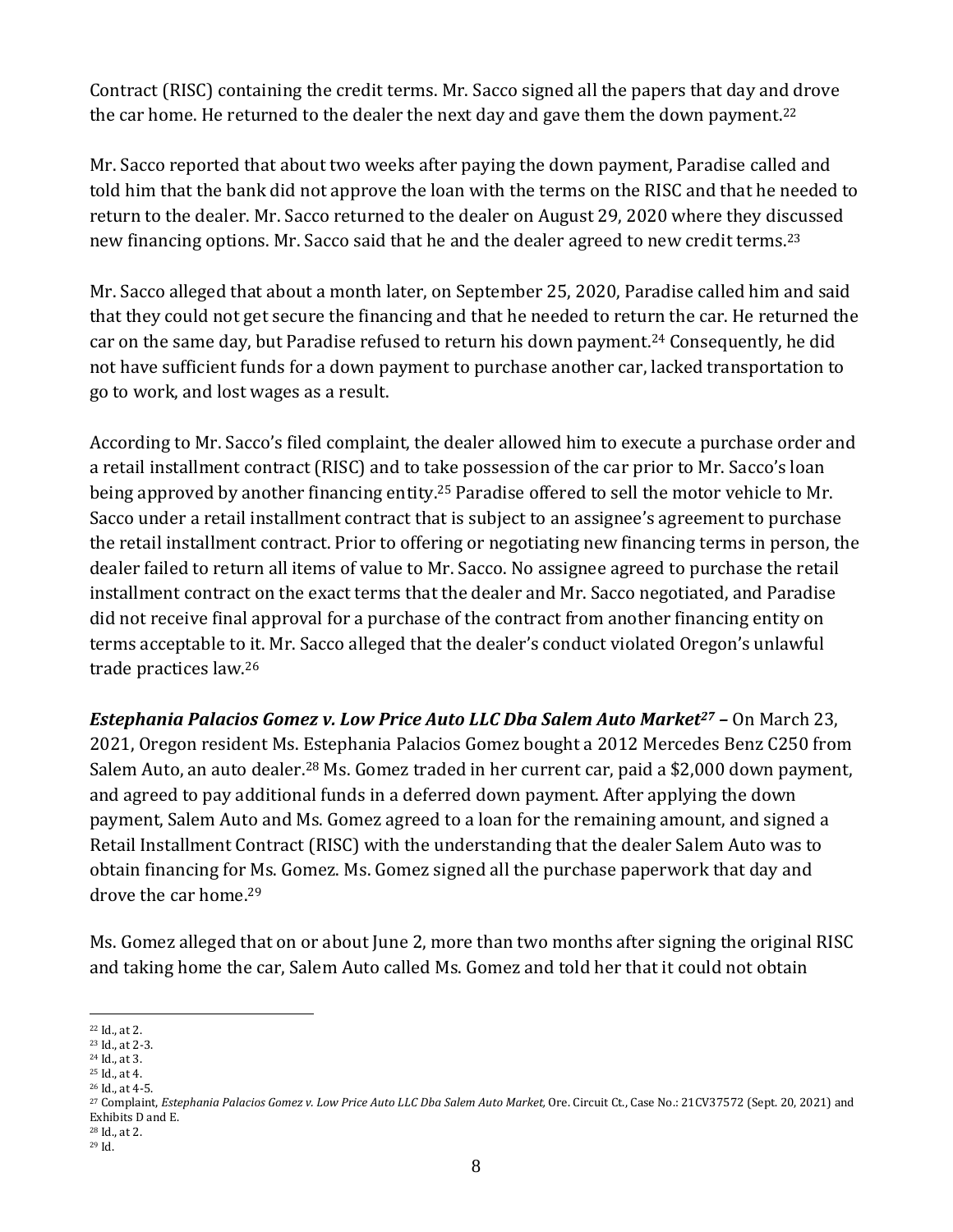financing for her and told her to come in to sign a new loan. Ms. Gomez returned to the dealer, and signed a new RISC.<sup>30</sup> According to Ms. Gomez, the dealer did not return the original down payment to her before entering into the new agreement, but it increased the price of the car by \$1,000. Ms. Gomez also reported that the dealer falsely represented the amount of her down payment.<sup>31</sup> The parties signed the second RISC with the understanding that Salem Auto was to obtain financing from another entity for Ms. Gomez.<sup>32</sup>

A month later, Ms. Gomez reported in her complaint that the dealer called and informed her that the second entity rejected the loan and that it was back with Salem Auto. Ms. Gomez asked if Salem Auto would carry the loan in house but the dealer refused. Ms. Gomez returned her key to the dealer and requested return of her down payment. Ms. Gomez made multiple requests for her down payment but the dealer refused to return it.<sup>33</sup>

According to Ms. Gomez' filed complaint, the dealer allowed her to execute a purchase order and/or a retail installment contract and take the car home, prior to the credit terms being approved by a third-party financial entity.<sup>34</sup> The dealer offered to sell a motor vehicle to her under a retail installment contract which contains terms which conditioned the transaction on a lender's agreement to purchase the retail installment contract. No third-party entity agreed to purchase the RISC on the exact terms that Ms. Gomez and the dealer negotiated, and the dealer did not receive final approval of funding from any third-party lender within 14 days of Ms. Gomez taking the car home, as required under Oregon law.<sup>35</sup> Ms. Gomez alleged violations of Oregon's unfair trade practices law, fraudulent misrepresentations, and violations of the Truth in Lending Act.<sup>36</sup>

*Renee Galloway v. Priority Imports Richmond LLC***, <sup>37</sup> –** Virginia resident Renee Galloway, an African-American woman, went to Priority Imports Richmond (Priority), a car dealer, to make a deal on a Toyota Camry that she test-drove days earlier. After a dealer review of her credit history, Ms. Galloway reported an offer where she could buy the car on credit at 8.49% interest, with 72 payments of \$572.68 and a \$3,000 down payment.<sup>38</sup> She accepted the offer, signed documents to purchase the Camry on credit, and the down payment was withdrawn from her account.<sup>39</sup>

Ms. Galloway and the dealer signed the electronic credit contract, specifically the retail installment sales contract.<sup>40</sup> The credit contract stated that it "is not contingent upon obtaining financing on terms which are satisfactory to the parties." The contract was final and was not

- <sup>32</sup> Id.
- <sup>33</sup> Id., at 4. <sup>34</sup> Id., at 5.
- <sup>35</sup> Id.
- <sup>36</sup> Id., at 6.

<sup>38</sup> Id., at 3. <sup>39</sup> Id., at 3.

<sup>30</sup> Id., at 3.

<sup>31</sup> Id.

<sup>37</sup> Complaint, *Renee Galloway v. Priority Imports Richmond LLC,* E.D. Va., Case No. 3:19-cv-00209-JAG (May 8, 2019) and Exhibits F and G.

<sup>40</sup> Id,., at 4.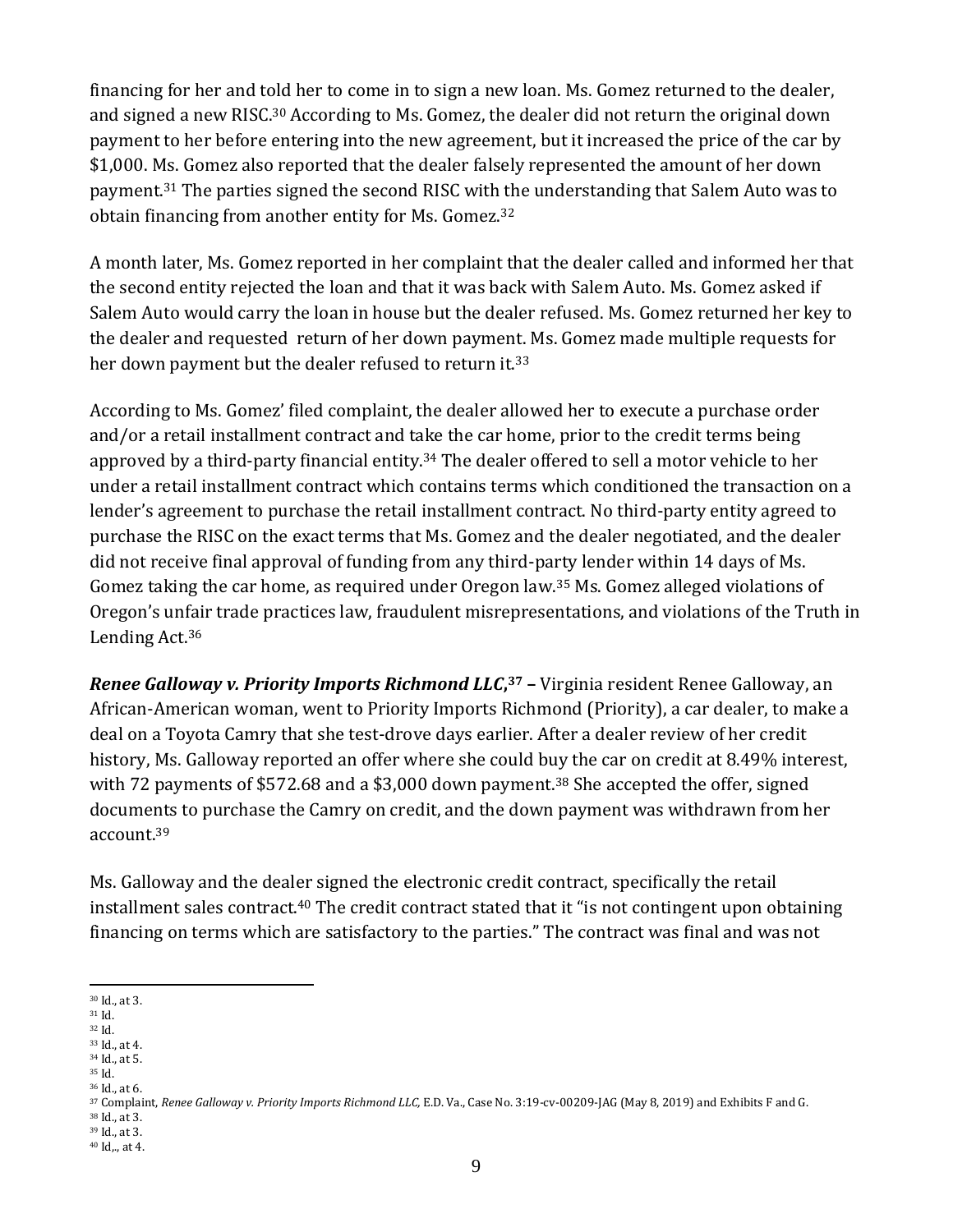conditional on other terms. Under the dealer's signature, the credit contract stated that the dealer "sells and assigns (the credit contract) to Toyota Motor Credit Corporation." 41

Ms. Galloway stated that beginning two weeks after the transaction, the dealer contacted her and falsely told her that she needed to return to sign additional documents regarding the credit transaction. to complete the purchase of the Camry.<sup>42</sup> She returned to the dealer to do so, and was then told that the signed credit contract was not valid. She asserted in her filed complaint that the dealer lured her back to "force her to either pay more money for the Camry or buy a different car." <sup>43</sup> Ms. Galloway returned the car keys and left the dealership without her Camry. So that she would have a car to drive, she then agreed to a second transaction.

The dealer did not record transfer of title or the registration of the lien for the financing with Virginia DMV. Ms. Galloway asserted that the dealer intentionally misrepresented that it had assigned its rights in the contract to a financing company and never intended to provide the Camry on the unconditional terms shown in the credit contract. The dealer, she said, falsely represented its intent to sell the Camry to Ms. Galloway for the terms shown in the credit contract.

Ms. Galloway asserted in her complaint a fraudulent scheme by the dealer against her that violated the federal Truth In Lending Act (TILA), the federal Equal Credit Opportunity Act (ECOA), and the 42 U.S.C. § 1983. The dealer's actions, according to the complaint, also violated the Virginia Consumer Protection Act (VCPA) and the Uniform Commercial Code, and constituted fraud and conversion.<sup>44</sup> After Ms. Galloway filed her lawsuit, the dealer compelled arbitration even though the arbitration clause prohibited the award of punitive damages in arbitration. The arbitration decision is currently on appeal to the Fourth Circuit.

There is no way to reconcile the statements in the first credit contract with how the dealer treated the transaction. As an intended assignee, the financing company would likely claim that it only buys such electronic credit contracts which are fully final and unconditional when they are signed. The form electronic credit contracts are assigned and do not allow for modifications by a separate physical document signed in ink which is not electronically associated with the credit contract.

#### *Additional allegations as experienced by Virginia residents45*:

i) A Virginia consumer pursued claims against in arbitration against a Ford dealership. After driving home with a car and believing a car sale was completed, the consumer reported receiving a notice from the financing company telling him that the credit had been denied. The consumer was confused and thought the deal was canceled. Attached is the electronic credit contract,

<sup>41</sup> Id., at

<sup>42</sup> Id., at 7, 14.

<sup>43</sup> Id., at 7. <sup>44</sup> Galloway, at 1.

<sup>45</sup> Exhibits H-K attached.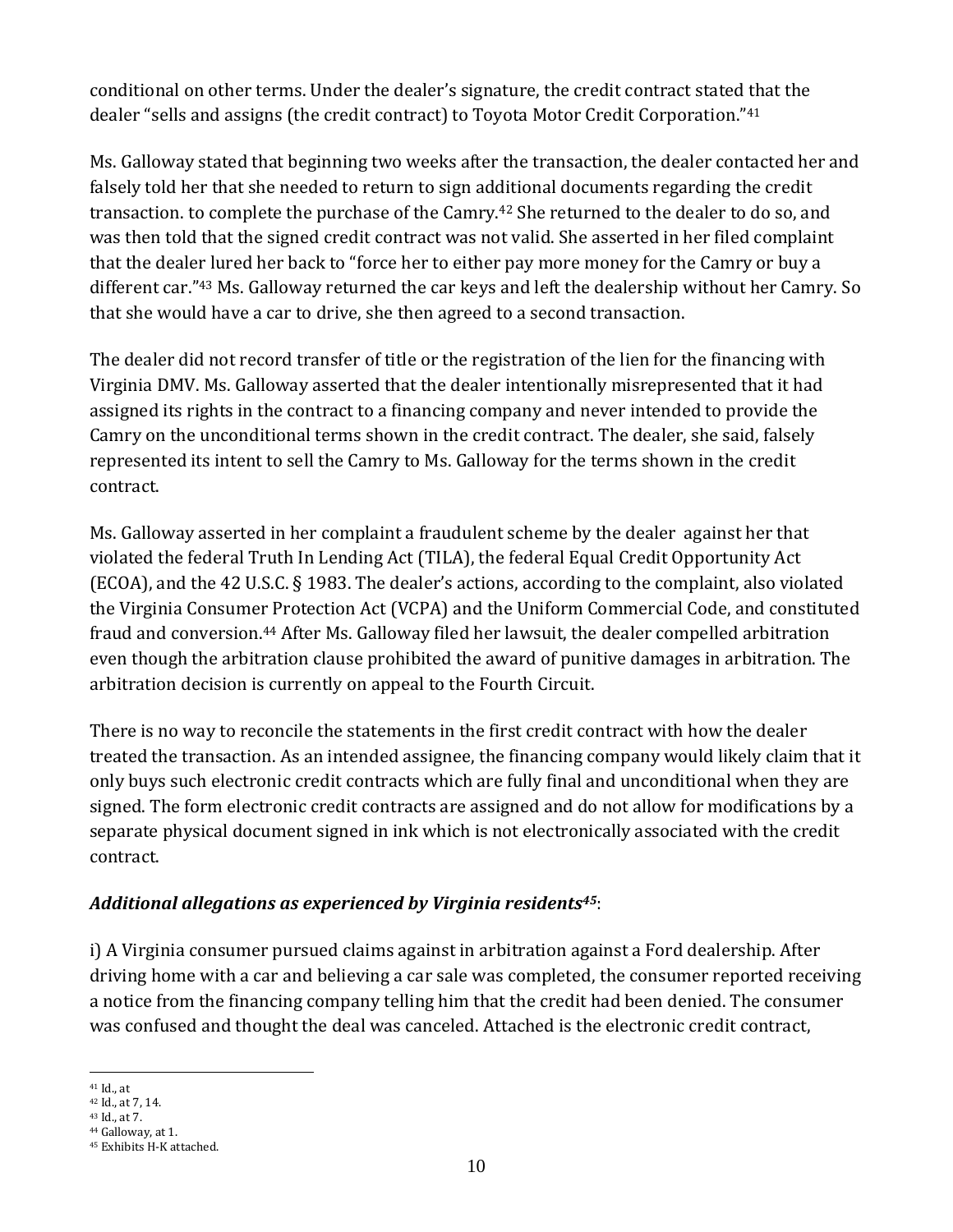which was an unconditional extension of credit, that the dealership used when it sold the care to the consumer, as well as the standard delivery form that the dealership also uses. The "Permissive Vehicle Use Agreement And/Or Addendum to Proposed Installment Sale Agreement or Lease" states that the transaction is conditional. The statements in the delivery form that that the dealer is merely granting the consumer use of the dealer's car while credit is pending, and the credit contract's unconditional terms are inconsistent and cannot be reconciled. The standard delivery form shows how the dealer considered the transaction conditional while at the same time attempting to sell an unconditional credit contract to an assignee.

ii) A Virginia consumer filed a demand for arbitration against a Chevrolet dealership alleging that after signing a credit contract and completing a transaction to buy a car, he was contacted by the dealer and ordered to return the car to the dealership. He asserted that he was threatened with arrest if he did not return the car. He reported that he was then told that his financing had not been approved. Attached is the credit contract that the dealer used when it sold a Dodge Challenger to the customer. It states that the dealer had assigned the credit contract. The transaction also included a standard delivery form that the dealership uses. This "Addendum to Retail Installment Sale Contract/Lease and Buyer's Order Conditional Delivery Agreement" states the transaction is conditional on it being assigned. In this transaction, the form was paired with a fully endorsed credit contract that represented it had already been assigned. The statements in the standard form with the statement that the credit contract had already been assigned are irreconcilable. The standard delivery form used by this multi-state dealer shows how the dealer considers the credit transaction conditional on assignment while at the same time telling the customer the credit contract is fully completed.

## <span id="page-10-0"></span>**B. Yo-yo Sales Eviscerate Efficacy of Critical Federal Law Requirements, Including Credit Terms and Mileage Disclosures, and Civil Rights Protections**

An FTC rule addressing yo-yo sales would complement and underscore existing federal laws that apply to the sale of a vehicle, including the Truth in Lending Act, the Federal Odometer Act, and the Equal Credit Opportunity Act. The current state of allowing dealers to void a contract if they cannot find a third-party finance company to purchase a credit contract invites abuses and obstructs the protections and public interest purposes of these federal policies.

### <span id="page-10-1"></span>*1. TILA Disclosure Requirements are Illusory in Conditional Credit Contracts*

Consumers' reasonable reliance on the accuracy of credit terms in the original sales contract is supported by the protections in the federal Truth in Lending Act (TILA).<sup>46</sup> Congress has affirmatively stated:

<sup>46</sup> 15 U.S.C. § 1601 et seq.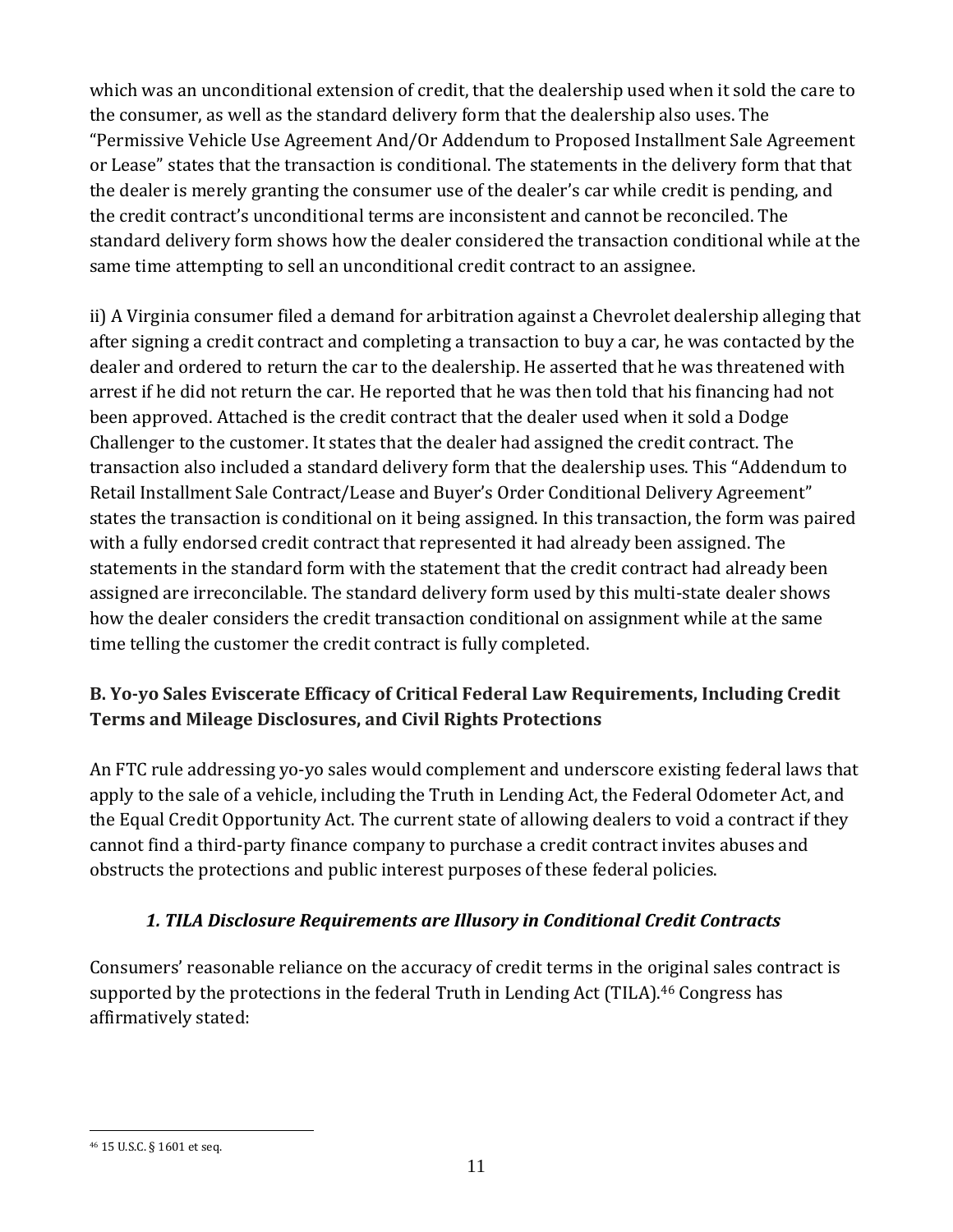"It is the purpose of this subchapter to assure a meaningful disclosure of credit terms so that the consumer will be able to compare more readily the various credit terms available to him and avoid the uninformed use of credit..."<sup>47</sup>

TILA's purpose is particularly important in the context of auto sales where payment terms are typically the most prominent and consumer-reviewed aspect of a contract to buy a car. Yet, TILA's mission to require proper credit disclosures is completely suppressed when the financing terms negotiated, agreed to, and signed by the buyer are not actually final from the original creditor's (the dealer's) point of view. The evisceration of disclosures and transparency of consumer credit transactions required under TILA is one of the most fundamental and harmful consequences of the conduct this proposal seeks to address.<sup>48</sup>

It remains one of the FTC's important duties to ensure the integrity of requirements under certain consumer financial protection laws, such as those in TILA. In 2010, when Congress passed the Dodd Frank Wall Street Reform and Consumer Protection Act in response to the 2007-2008 financial crisis and created a brand-new federal agency, the Consumer Financial Protection Bureau (CFPB), to oversee the vast financial services market, the FTC retained enforcement authority of numerous financial services laws, including the Truth in Lending Act and Regulation Z. As the FTC has said: "… the [Dodd-Frank]Act gave the Commission the authority to enforce any CFPB rules applicable to entities within the FTC's jurisdiction, which include most providers of financial services that are not banks, thrifts, or federal credit unions." 49

In annual letters to the CFPB, the FTC reported its enforcement of TILA disclosure requirements in the auto sales market. In 2018, it charged auto dealer Tate's Auto with unlawful practices in its sale, leasing, and financing of cars, including violations of TILA disclosure requirements. The complaint charged Tate's Auto with allegedly deceiving consumers about the terms of financing, and failing to disclose required credit terms, including terms of repayment and annual percentage rate, in advertisements.<sup>50</sup> It is clear that the FTC has an ongoing interest and obligation to combat deceptive auto dealer practices, including when they directly and inherently violate TILA disclosure requirements.

The only way TILA disclosures are an effective tool for comparison shopping is if the disclosures represent the terms of credit the consumer is actually being offered and that the dealer intends to provide to the buyer. The proposal here will allow TILA disclosures to accomplish their

<sup>47</sup> 15 U.S.C. Sec. 1601(a).

<sup>48</sup> See, Christopher V. Langone & Joel D. Dabisch *Have You Been "Spotted"? Recognizing and Attacking One of the Most Widespread Automobile Dealer Abuses*, 12 Loy. Consumer L. Rev. 108 (2000), available a[t http://lawecommons.luc.edu/lclr/vol12/iss2/2.](http://lawecommons.luc.edu/lclr/vol12/iss2/2) 

<sup>49</sup> Letter from the Federal Trade Commission to the Consumer Financial Protection Bureau, responding to the CFPB's request for information concerning the FTC's enforcement activities related to compliance with Regulation Z (the Truth in Lending Act or TILA); Regulation M (the Consumer Leasing Act or CLA); and Regulation E (the Electronic Fund Transfer Act or EFTA), May 13, 2020, available at

[https://www.ftc.gov/system/files/documents/reports/ftc-enforcement-activities-related-compliance-regulation-z-truth-lending-act-regulation](https://www.ftc.gov/system/files/documents/reports/ftc-enforcement-activities-related-compliance-regulation-z-truth-lending-act-regulation-m-consumer/cfpb_tila_report_2019final_document_word5_13_20.pdf)[m-consumer/cfpb\\_tila\\_report\\_2019final\\_document\\_word5\\_13\\_20.pdf.](https://www.ftc.gov/system/files/documents/reports/ftc-enforcement-activities-related-compliance-regulation-z-truth-lending-act-regulation-m-consumer/cfpb_tila_report_2019final_document_word5_13_20.pdf)

<sup>50</sup> Letter from the Federal Trade Commission to the Consumer Financial Protection Bureau, at 3, May 30, 2019, available at [https://www.ftc.gov/system/files/documents/reports/ftc-enforcement-activities-related-compliance-regulation-z-truth-lending-act-regulation](https://www.ftc.gov/system/files/documents/reports/ftc-enforcement-activities-related-compliance-regulation-z-truth-lending-act-regulation-m-consumer/cfpb_2018_report_re_tila_and_cla_and_efta.pdf)m-consumer/cfpb\_2018\_report\_re\_tila\_and\_cla\_and\_efta.pdf.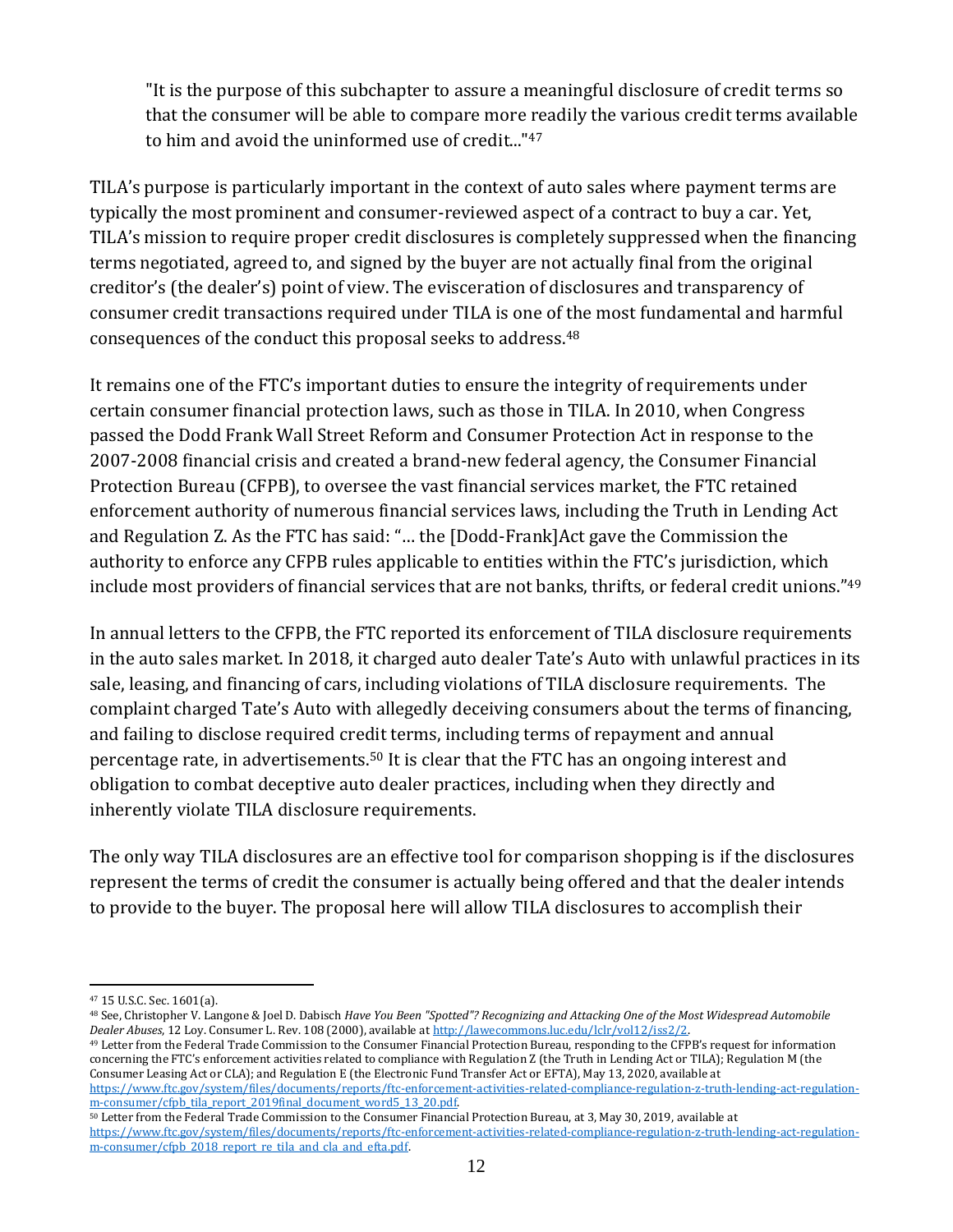purposes because the car dealer as the original creditor must truthfully and finally represent the terms in the signed credit contract.

"With one hand, the dealership goes through all of the machinations of creating a binding sales contract: securing personal information from the consumer in order to conduct a credit check and to ascertain what terms would be acceptable to the consumer, shopping the package around in a process that can take hours until the moment when the representative emerges from the back room saying, "We have a deal," then having the consumer sign the RISC with the terms from the "deal." But with the other hand, the dealership undoes that deal with the Spot Delivery Agreement. TILA was expressly designed to promote the informed use of credit by ensuring that creditors make meaningful disclosures of the terms upon which they will extend credit, which purpose requires that courts liberally construe the statute in favor of the consumer. This purpose is, in short, frustrated by using a Spot Delivery Agreement in the manner present here to rescind the terms of and undermine the disclosures made in the RISC." 51

#### <span id="page-12-0"></span>*2. Yo-yo Practices Interfere with the Federal Odometer Act Purposes*

The Motor Vehicle Information and Cost Savings Act ("Odometer Act"), according to its legislative history, states that the Act "makes it unlawful for any person to transfer ownership of a vehicle unless that person enters on a form prescribed by the Secretary or as prescribed by state law, the mileage said motor vehicle has been operated."<sup>52</sup>

In 1986, Congress amended the Odometer Act to require that the odometer disclosure be made in one place only: on the title to the vehicle.<sup>53</sup> One purpose of the amendment was "to preserve records that are needed for the proper investigation of possible violations of the Motor Vehicle Information and Cost Savings Act and any subsequent prosecutorial, adjudicative or other action."<sup>54</sup> Also, "[t]he central purpose of [the statute] is to make the title document the sole vehicle for odometer disclosures, thereby completing a years-long movement among the States toward the use of the title for disclosure."<sup>55</sup> Disclosure on the title was required because "using a separate document for odometer disclosure, which had been common in the early days of the Federal odometer law, had been shown to be too vulnerable to abuse."<sup>56</sup> In the 1986 amendment, Congress gave the Odometer Act a second "central purpose" by requiring the title document to be the only place for the disclosure under the Act.

Requiring the odometer disclosures on the titles creates records that can be used in prosecuting federal odometer act crimes, and allows car dealers to use title documents in the chain of title to

<sup>51</sup> *Salvagne v. Fairfield Ford, Inc*., 794 F. Supp. 2d 826, 834 (S.D. Ohio 2010).

<sup>52</sup> 49 U.S.C. §§ 32701 32711. S. Rep. No. 92-413, reprinted in 1972 U.S.C.C.A.N., 3960, 3971.

<sup>53</sup> S. Rep. No. 99-47, at 1-2 (1986), reprinted in 1986 U.S.C.C.A.N., 5620, 5621.

<sup>54</sup> 49 C.F.R. § 580.2.

<sup>55</sup> See Supplementary Information to 1991 Final Rule, 56 Fed. Reg. 47,681, 47,684 (1991).

<sup>56</sup> *Id.*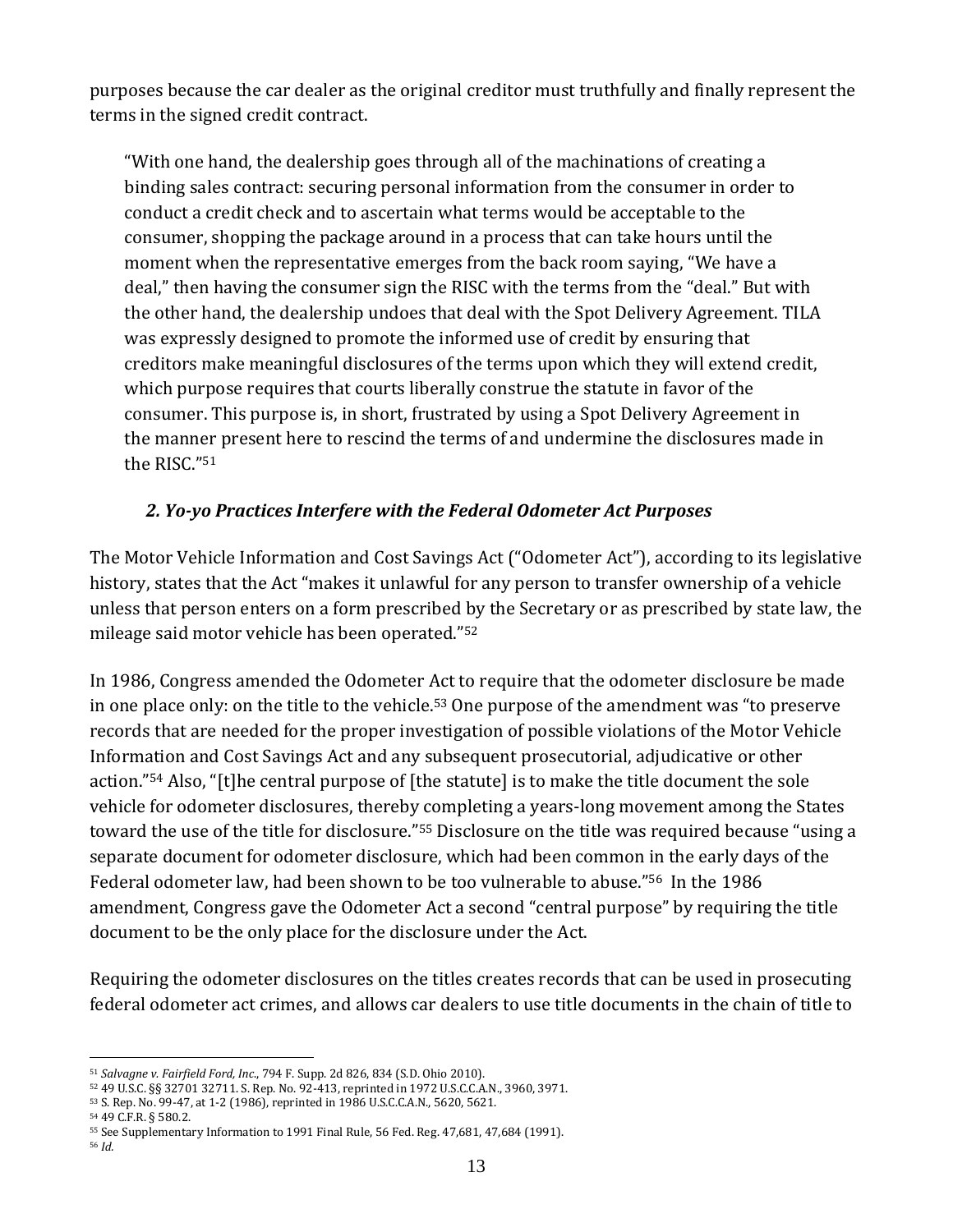check the odometer disclosures from previous sales. <sup>57</sup> Furthermore, requiring the odometer disclosure on the title protects the buyer by providing that person information about the odometer disclosures from previous transfers.<sup>58</sup>

Whether paying cash or having signed a credit contract, when a consumer drives a car off a dealer's lot using any license plate tags other than official dealer tags, the consumer should be treated as the car's owner. Before doing so, the dealer is required to make the official federal odometer disclosure on the document assigning title, and the consumer is to sign that document acknowledging receipt of the disclosure. In states that allow the consumer to leave with the car after signing a credit contract, the dealer may later simply revoke it if it is ultimately unsatisfied with the deal, and they will refuse to sign and provide title documents to the consumer until the sale of the credit contract is completed.

Such a practice means that the consumer was not presented with the title document to sign at the time of the purchase and the official federal odometer disclosure was not made on the document assigning title.<sup>59</sup> When these yo-yo practices occur, it is as if the 1986 amendments never happened. For deals that are then completed from the dealer's perspective, dealers employ various tactics, many of them in violation of the federal Odometer Act, to later make the title record appear as if a proper disclosure had been made on the title document at the time the consumer signed the original credit contract and first drove the car off the lot. For many deals canceled by the dealer, odometer disclosures related to the transaction do not appear in the title records.

Compliance with the federal Odometer Act is simple at the time a car dealer intends to make a consumer the owner of the car. Because dealers that engage in these practices may not intend to make the consumer the owner of the car until the dealer is certain that the credit transaction is one it can either sell or is willing to honor, the instant proposal will help dealers comply with the Odometer Act. When the dealer is certain that the transaction is ready, the dealer can prepare the credit contract for signature; after the consumer signs, the dealer can immediately sign the title document over to the buyer, and properly make the odometer disclosure.

## <span id="page-13-0"></span>*3. The Equal Credit Opportunity Act's Anti-Discrimination and Notice Protections are Frequently Violated*

The Equal Credit Opportunity Act (ECOA) bans discrimination in credit transactions, and applies to any extension of credit<sup>60</sup> It prohibits discrimination on the basis of race or color, religion, national origin, sex, marital status, age, income derived from any public assistance program, or the applicant's exercise, in good faith, of any right under the Consumer Credit Protection Act. Among other things, ECOA requires a creditor to notify the credit applicant of actions taken,

<sup>57</sup> See e.g. *United States v. Townsend*, 796 F.2d 158, 161 (6th Cir. 1986) and see *Oettinger v. Lakeview Motors*, 675 F. Supp. 1488, 1495 (E.D. Va. 1988).

<sup>&</sup>lt;sup>58</sup> See Supplementary Information to Proposed Revisions of Odometer Disclosure Requirements, 52 Fed. Reg. 27,022, 27,025, July 17, 1987. <sup>59</sup> See, Capt. Tom Wallace, *Spot Delivery Car Sales*, Feb. 28, 2012, available a[t https://jag.navylive.dodlive.mil/News/News-View-](https://jag.navylive.dodlive.mil/News/News-View-Page/Article/2614346/spot-delivery-car-sales/)

[Page/Article/2614346/spot-delivery-car-sales/.](https://jag.navylive.dodlive.mil/News/News-View-Page/Article/2614346/spot-delivery-car-sales/) 

<sup>60</sup> 15 U.S.C. §§ 1691-1691f and 12 CFR Part 1002.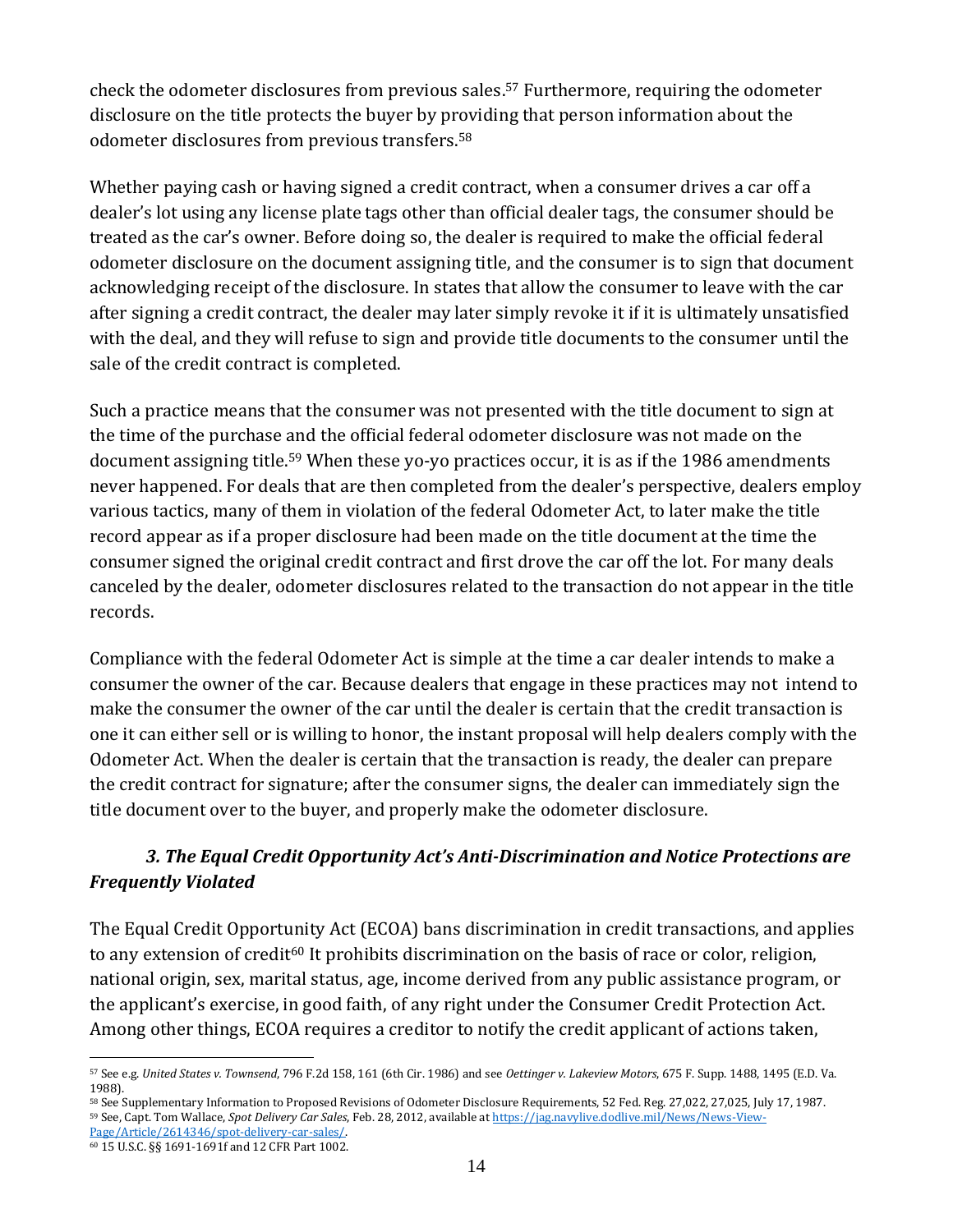including "adverse actions" or counteroffers, related to their credit applications.<sup>61</sup> In addition, ECOA's prohibition against discrimination applies to disparate treatment as well as disparate impact, which does not require intentional discrimination.<sup>62</sup>

The FTC has a strong interest in ensuring ECOA compliance "regarding most non-bank financial service providers" in the marketplace.<sup>63</sup> In 2020, the FTC settled ECOA claims against a car dealership for unlawfully discriminating "on the basis of race, color, and national origin when acting as a creditor for vehicle financing."<sup>64</sup> Auto industry sites also note the importance of ECOA compliance in car sales transactions.<sup>65</sup>

Credit contracts in car sales that are not treated as final impede proper enforcement and compliance with ECOA requirements. When a dealer misrepresents that a buyer's application for credit was approved for the terms shown on the credit contract but the dealer actually did not intend to make credit available to the buyer on those terms, this action frustrates the dealer's obligation to comply with ECOA, and deprives the buyer of the protections provided under the anti-discrimination statute. When a dealer unilaterally cancels the credit terms in a credit contract that the buyer believed to be final and binding, the dealer also often fails to give proper notice to the buyer of the "adverse action," as is required under the law.<sup>66</sup> The yo-yo aspect of these transactions leaves open the wide possibility of failure to comply with ECOA by appropriately notifying the consumer each time of why their application was denied.

### <span id="page-14-0"></span>*4. State Laws That Attempt to Regulate Yo-Yo Sales Face Difficulties and Hamper Enforcement of Existing Federal Laws*

Some states have laws that seek to regulate specific yo-yo abuses that result from allowing dealers to have consumers sign credit contracts and then leave the dealership with the cars, while the credit terms actually are not yet finalized in the dealer's eyes.<sup>67</sup>

In Oregon, for example, if a dealer does not receive final approval of a third-party agreeing to purchase the signed credit contract within 14 days of delivering the car, the law states that a consumer can unwind the deal.<sup>68</sup> Among other things, Oregon prohibits selling the trade-in vehicle before getting final approval of funding to protect the buyer.

[ea1a7b303b13/UploadedImages/pdfs/SpotDeliveryArticle.pdf.](https://higherlogicdownload.s3.amazonaws.com/MICHBAR/3b217bd2-fb65-46ff-86c0-ea1a7b303b13/UploadedImages/pdfs/SpotDeliveryArticle.pdf) 

<sup>61</sup> 12 C.F.R. § 202.9.

<sup>62</sup> Levitin, Adam J., at 1296.

<sup>&</sup>lt;sup>63</sup> Federal Trade Commission, *FTC Staff Provides Annual Letter to CFPB On 2021 Equal Credit Opportunity Act Activities*, Feb. 23, 2022, available at [https://www.ftc.gov/news-events/news/press-releases/2022/02/ftc-staff-provides-annual-letter-cfpb-2021-equal-credit-opportunity-act](https://www.ftc.gov/news-events/news/press-releases/2022/02/ftc-staff-provides-annual-letter-cfpb-2021-equal-credit-opportunity-act-activities)[activities.](https://www.ftc.gov/news-events/news/press-releases/2022/02/ftc-staff-provides-annual-letter-cfpb-2021-equal-credit-opportunity-act-activities) 

<sup>64</sup> Complaint, *FTC v. Liberty Chevrolet, Inc. d/b/a Bronx Honda*, S.D.N.Y., Case No. 20-CV-3945, May 21, 2020, available at [https://www.ftc.gov/system/files/documents/cases/bronx\\_honda\\_complaint\\_0.pdf.](https://www.ftc.gov/system/files/documents/cases/bronx_honda_complaint_0.pdf) 

<sup>65</sup> See[, https://www.totaldealercompliance.com/equal-credit-opportunity-act.html](https://www.totaldealercompliance.com/equal-credit-opportunity-act.html)

<sup>66</sup> See, e.g. *Tyson v. Sterling Rental, Inc.*, 836 F.3d 571, 579 (216)(dealer admitting to never giving ECOA notices even when it decides to cancel credit contracts if an assignee refuses to participate in the transaction); See, also *Galloway v. Priority Imports Richmond LLC* referenced in the summaries of allegations in Section A above. See, also, Adam G. Taub, *Yo-Yo Sales: The Predatory Practice of Unscrupulous Car Dealers*, available at [https://higherlogicdownload.s3.amazonaws.com/MICHBAR/3b217bd2-fb65-46ff-86c0-](https://higherlogicdownload.s3.amazonaws.com/MICHBAR/3b217bd2-fb65-46ff-86c0-ea1a7b303b13/UploadedImages/pdfs/SpotDeliveryArticle.pdf)

<sup>67</sup> See, e.g.: Nevada Rev. Stat. § 482.554; New Hampshire Rev. Stat. 361-A:10-b; Oregon, ORS 646A.090; Utah Code Ann. §§ 41-3-401 (sales), 41-3- 401.5 (leases); Washington Rev. Code § 46.70.180.

<sup>68</sup> Oregon, ORS 646A.090.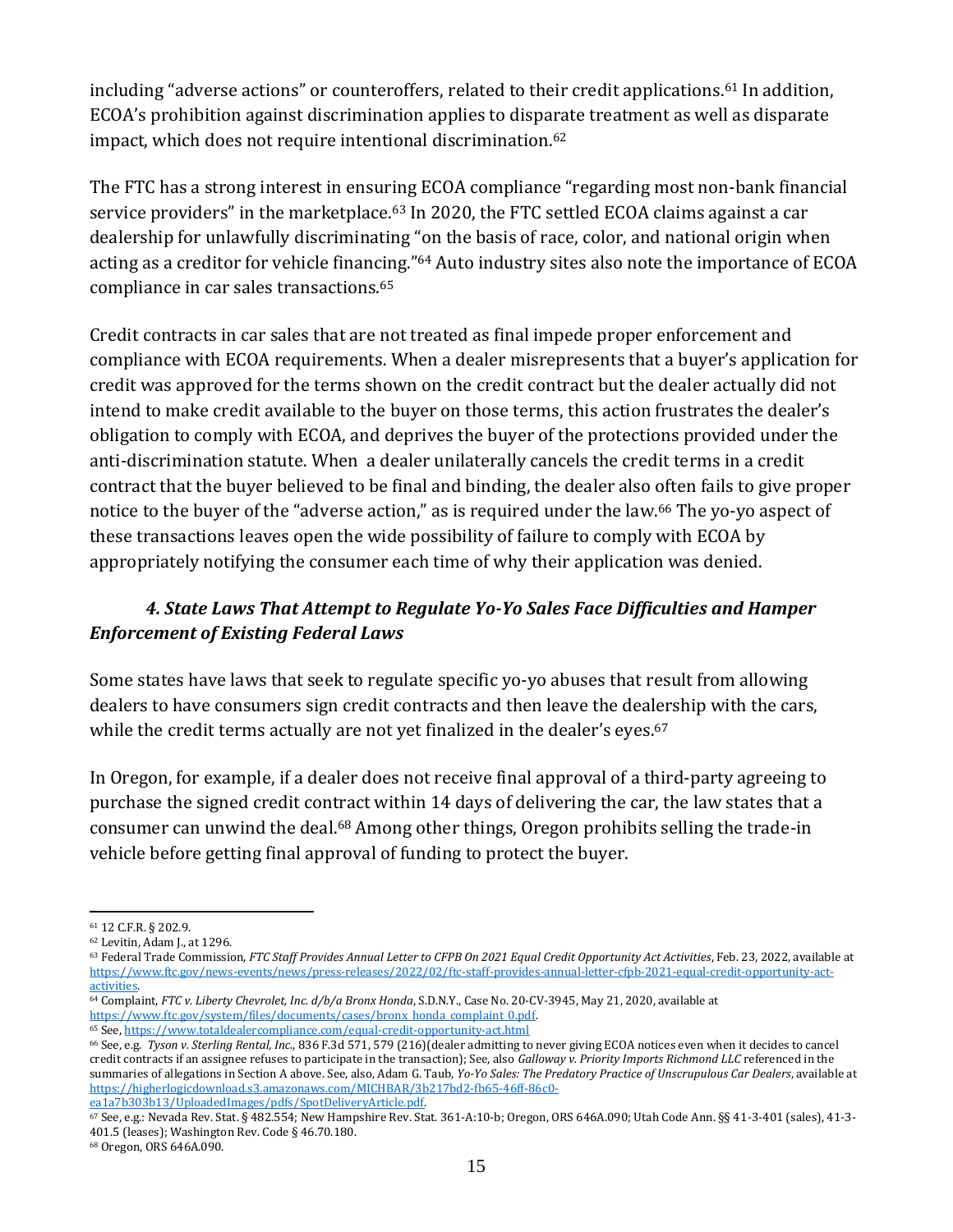The state of Nevada uses a uniform state Retail Installment Sales Contract where the dealership has a unilateral 20-day right of rescission. Under Nevada's law, for example, it is a deceptive trade practice for a dealership, after exercising its unilateral right of rescission, to fail to return any down payment or other consideration in full, including, returning a trade-in vehicle; and to knowingly make a false representation to the customer that the customer must sign another contract for the sale of the vehicle on less favorable terms.<sup>69</sup>

In Oklahoma, the "Spot Delivery Agreement" is considered a "prelude" to transfer of ownership. The form is approved by a state agency, and it includes terms, such as giving the consumer the right to terminate the contract if the finance contract has not been assigned within 20 days; requiring that the dealer retain the trade-in vehicle in storage, until everything is completed; and requiring that the dealer provide a copy of all signed contracts prior to vehicle delivery. <sup>70</sup> The consumer is asked to acknowledge the following statement "I understand the purpose for signing this spot delivery form is that, as of this date, my loan has not been approved."<sup>71</sup> This assertion creates confusion because every consumer who is financing their car is asked to sign this contract, including customers who have been informed that they are approved.

As consumer advocates in some of these states have noted, despite efforts by state governments, not only do frequent violations of these laws continue unabated, the fundamental issue and consequences still exist. That is, when a consumer signs the RISC with a dealer, consumers believe they have already received financing and will make payments to the assignee on the credit contract or RISC. Meanwhile, even under these anti-yo-yo state statutes, consumers are summoned back to the dealership days, weeks, and even months after the original credit contract was signed because the dealer insists on changing the terms.

# <span id="page-15-0"></span>**C. Signed Credit Contract in Car Purchase Being Treated by One Party as Not Final is Unfair And Deceptive**

With exceptions for certain entities such as banks, Congress directed and empowered the FTC to prevent persons, corporations, and partnerships from using unfair methods of competition in or affecting commerce and unfair or deceptive acts or practices in or affecting commerce.<sup>72</sup> Consumers who enter into credit contracts with dealers to buy a car are inherently subject to unfair and deceptive practices because the transactions can be unilaterally changed or canceled by the dealer. As the examples above show, spot delivery and the accompanying yo-yo financing techniques together constitute an unfair and deceptive practice, which can escalate into abusive conduct and fraud.

<sup>72</sup> 15 U.S.C. § 45a.

<sup>69</sup> Nevada, NRS 482.554.

<sup>70</sup> 47 OS §563 F*, OMVC Required Criteria for Spot Delivery Agreements or Forms Used by Dealers for Deliveries of Vehicles Pending Final Approval*, available a[t https://apps.ok.gov/omvc/documents/1%20pg%20Sp%20Del%20Criteria.pdf.](https://apps.ok.gov/omvc/documents/1%20pg%20Sp%20Del%20Criteria.pdf)

<sup>71</sup> *Motor Vehicle Delivery Agreement*, available at

[https://apps.ok.gov/omvc/documents/OMVC%20Sample%20Spot%20Delivery%20Form%20JAN2012.pdf.](https://apps.ok.gov/omvc/documents/OMVC%20Sample%20Spot%20Delivery%20Form%20JAN2012.pdf)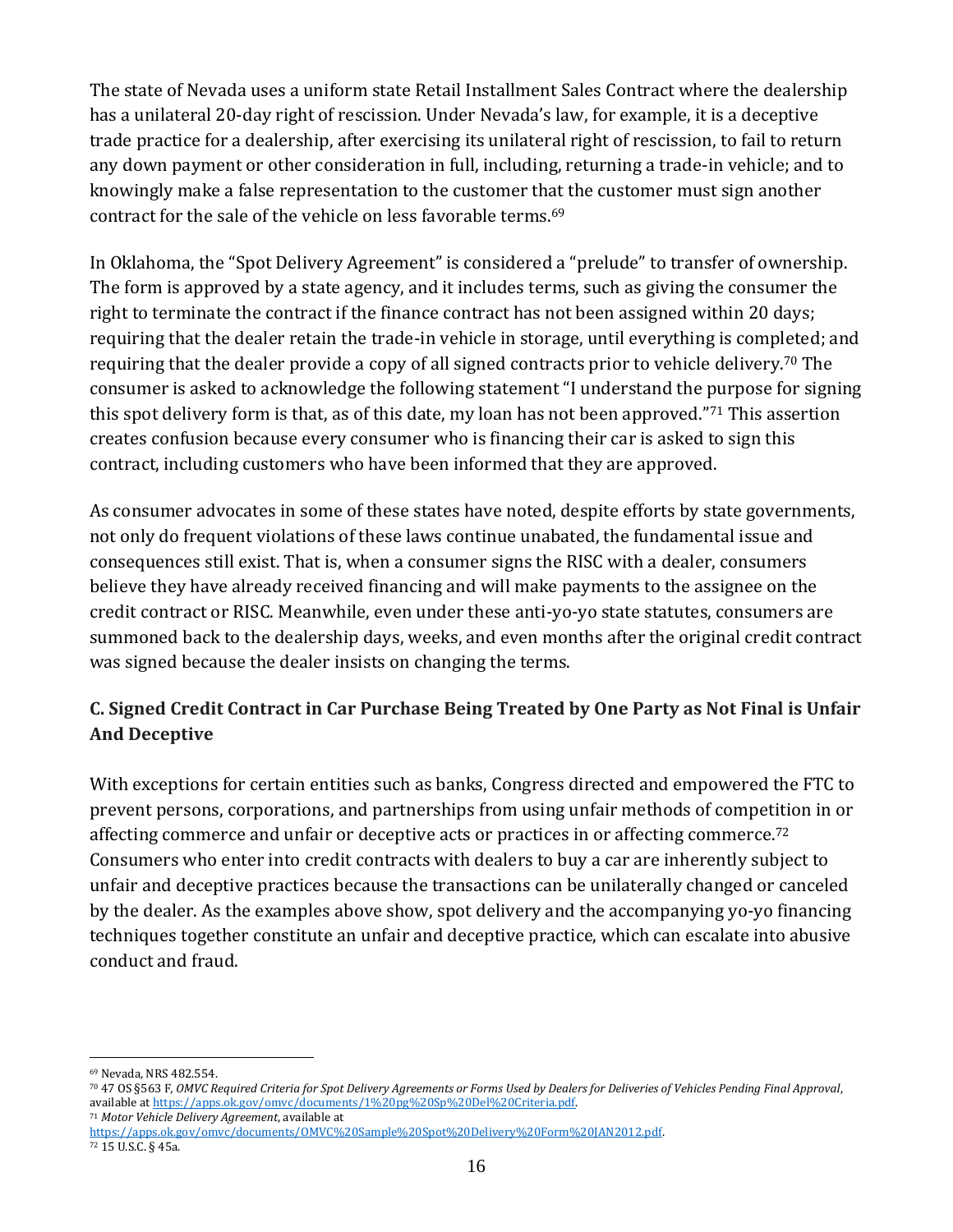In a yo-yo sale, the representations made to consumers, including the signing of the credit terms, lead them to believe a car deal is complete when, from the seller's perspective, the deal is not yet final and can be unilaterally changed. The key fact that the seller does not consider the deal as final is not adequately communicated to buyers before they drive off the car lot with their new cars. The fundamental misrepresentation that the deal is complete (when the seller does not consider it so) forces consumers into a "yo-yo" scenario where they are called back to the dealership lot several times with demands to provide more information, potentially pay more upfront, and to change financing terms that were set forth and agreed to in the original contract, or to give up the car completely.<sup>73</sup>

A dealer conditioning a car sale on securing third-party credit while representing to a consumer that the purchase is final also consequentially restricts commerce. A dealer's decision to engage in yo-yo sales ensnares consumers into signing a credit contract that it later intends to change, but also ensures that buyers are stopped (due to the existence of the contract) from shopping for or comparing other credit terms from additional credit and financing entities, and dealers.

### <span id="page-16-0"></span>**D. Well-Established "Holder Rule" is Model for Providing Notice of Final Terms in Car Sales' Credit Contracts**

In 1975, the FTC issued the Holder Rule, formally known as the "Trade Regulation Rule Concerning Preservation of Consumers' Claims and Defenses," which preserves consumers' right to assert the same legal claims and defenses against anyone who purchases the credit contract, as they would have against the original seller of goods or services who originally provided the credit.<sup>74</sup> This would apply including if the seller assigns the contract or works with a third-party creditor who finances the sale. The Rule requires sellers that arrange for or offer credit to finance consumers' purchases to include the following Notice in their contracts:

ANY HOLDER OF THIS CONSUMER CREDIT CONTRACT IS SUBJECT TO ALL CLAIMS AND DEFENSES WHICH THE DEBTOR COULD ASSERT AGAINST THE SELLER OF GOODS OR SERVICES OBTAINED . . . WITH THE PROCEEDS HEREOF. RECOVERY HEREUNDER BY THE DEBTOR SHALL NOT EXCEED AMOUNTS PAID BY THE DEBTOR HEREUNDER.<sup>75</sup>

The failure of sellers to include notice in credit contracts constitutes an unfair and deceptive practice under the Rule. The Rule provides a way for harmed or defrauded consumers to obtain relief and allows them to stop payment when the financed product turns out to be defective.

In 2015, the FTC sought public comment "on the overall costs and benefits, and regulatory and economic impact," of the Holder Rule.<sup>76</sup> The FTC noted in its 2019 confirmation of the Holder Rule, that every commenter, including state attorneys general, consumer and public interest

<sup>73</sup> See, e.g., Jeff Ehling, *Family's credit approval story serves as warning to other car buyers*, ABC13, available a[t https://abc13.com/credit-approval](https://abc13.com/credit-approval-car-loan-financing-deals/27777/)[car-loan-financing-deals/27777/.](https://abc13.com/credit-approval-car-loan-financing-deals/27777/) 

<sup>74</sup> 16 CFR § 433.2.

<sup>75</sup> 16 CFR § 433.2.

<sup>76</sup> 80 Fed. Reg. 85018 (2015).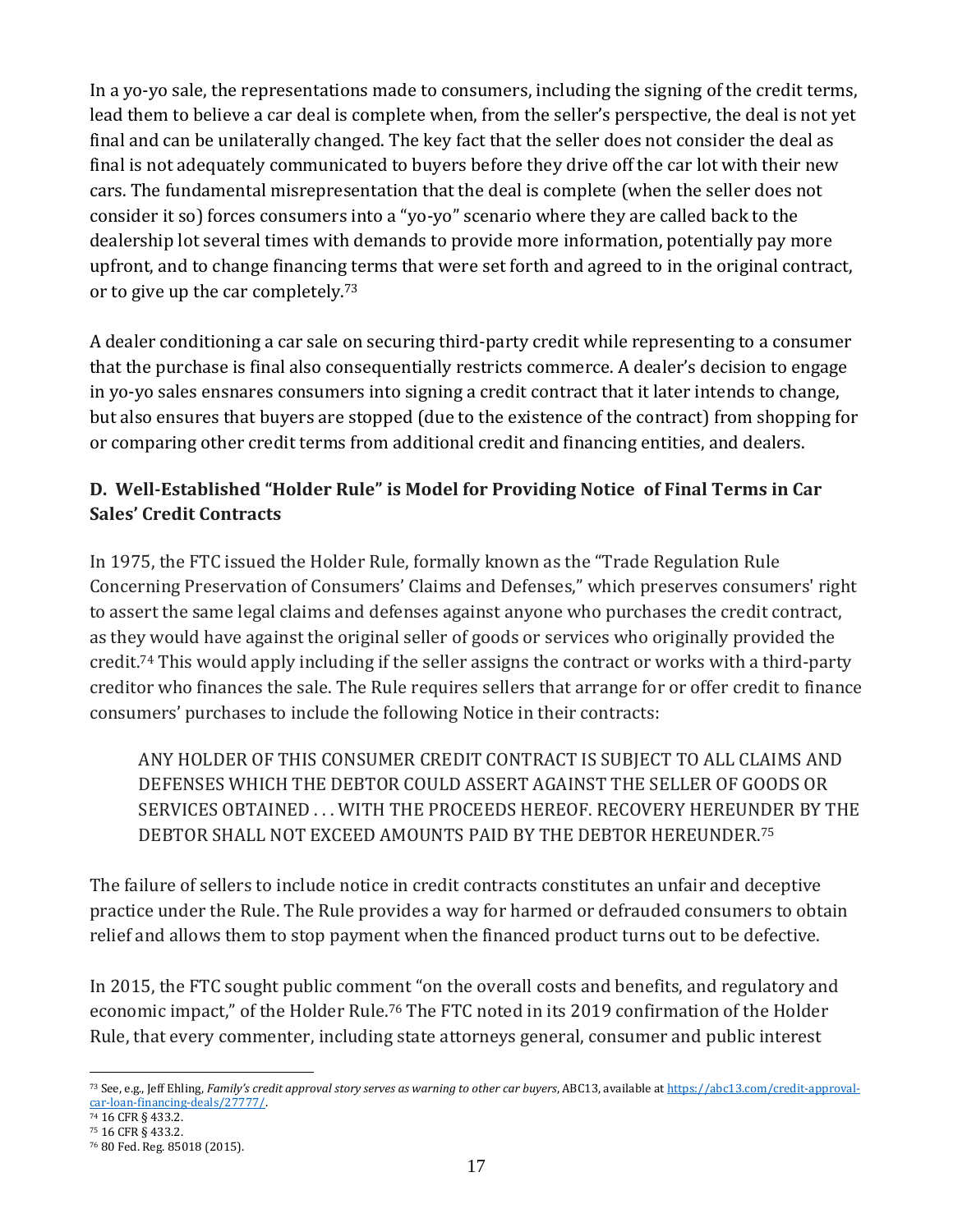groups, financial institutions and auto dealer associations, supported maintaining it. <sup>77</sup> The FTC observed based on the comments that the Rule benefitted consumers, imposed no cost to consumers, and did not impose significant cost to business.<sup>78</sup>

Similarly, amending contracts to include the written notice proposed in this petition would provide proper notice of the parties' obligations regarding the finality of a signed credit contract. It will impose an initial cost to comply, but the FTC can provide reasonable time and notice for compliance in order to alleviate the cost. The benefit of compliance with providing the contractual language and the language itself will far outweigh the costs for consumers, who would no longer face the financial and emotional costs of unfair and deceptive actions related to the unilateral changing or dismissal of terms in signed credit contracts.

## <span id="page-17-0"></span>**IV. THE PROPOSAL'S ANTICIPATED IMPACT ON THE MARKET**

## <span id="page-17-1"></span>**A. The proposal would remove unfairness and deception from final aspects of car sale transactions.**

1. The presentation of a credit contract to a consumer necessarily conveys to the consumer that the consumer has been approved for credit. This proposal would ensure that this representation is true.

2. Under the plain terms of a retail credit contract, auto dealers that present the credit contract and obtain the consumer's signature are the original creditors. Dealers facilitate their customers' signing of the credit terms, while carrying the view that the deal is not necessarily complete. The proposal would ensure that the creditor is providing accurate, complete and final terms at the time of the sale instead of conflicting information in the credit contract and spot delivery agreement.

3. This proposal will take a step towards ending the practice of dealers orally telling a consumer that they are approved for credit while also slipping a separate document in the paperwork stating the consumer has not yet been approved. The proposal would require that consumers are fully approved for the credit extended in the original contract and bring certainty to the marketplace.

4. With the growing percentage of electronic credit contracts, this proposal would ensure that an electronically signed credit contract is not substantially modified by a separate physical document that does not correspond with the electronic credit contract.

<sup>77</sup> 84 Fed. Reg. 18711 (2019).

<sup>78</sup> Id.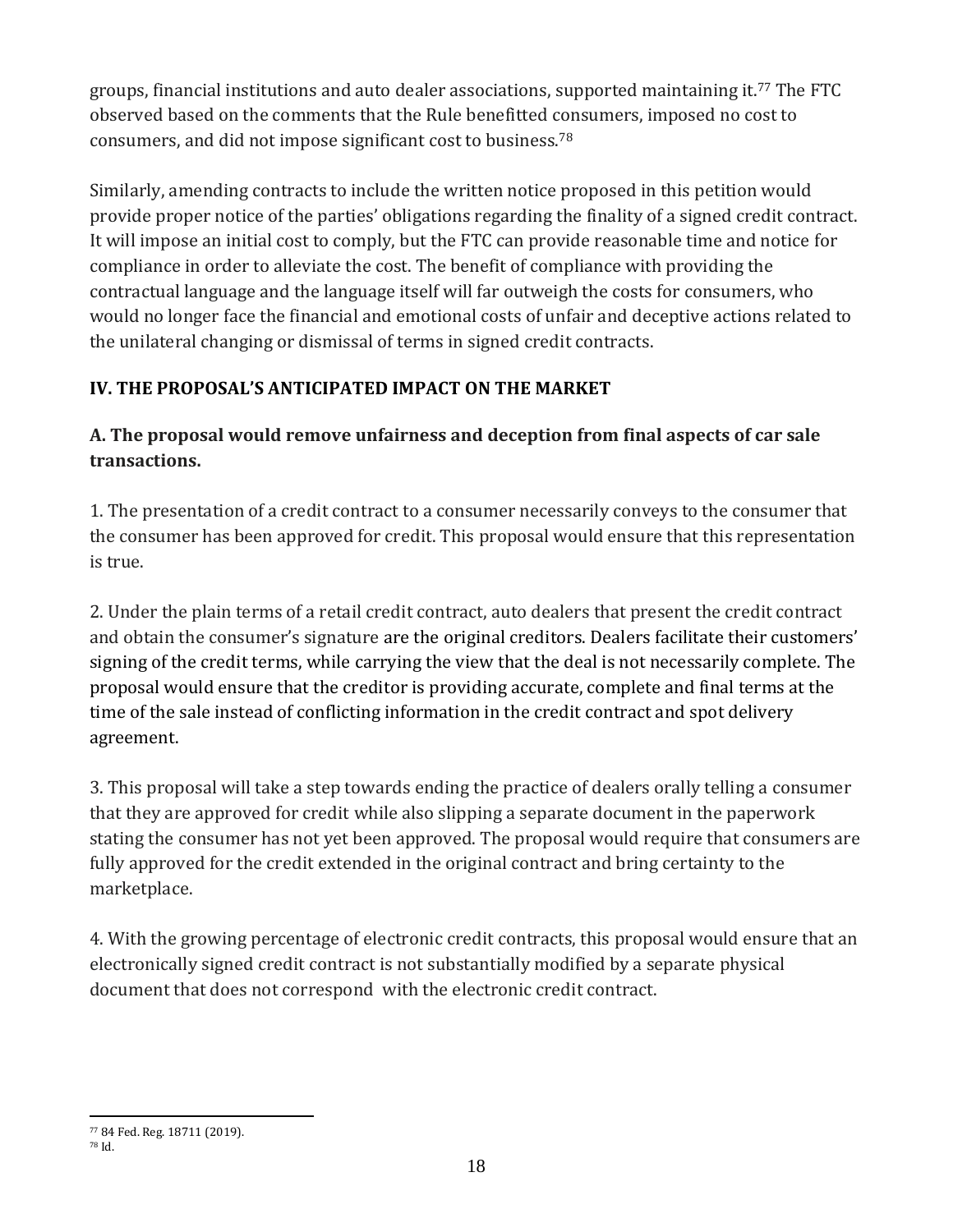5. The proposal would discourage dealers from offering contracts that they ultimately are unwilling to honor, thereby enhancing competition among competing dealers and financing companies, as explained below, for the benefit of the marketplace.

## <span id="page-18-0"></span>**B. The proposal would reward market participants.**

1. It will place honest dealers, that do not misrepresent to buyers that a credit deal is final when it is not, on the same competitive footing with others who have used the practice to arbitrarily bind customers without accurate and adequate information needed to ensure a proper sale.

2. By ensuring that any credit contract once signed by the consumer must be treated as approved by the dealer, this proposal would encourage competition in the market, rewarding auto dealers who are able to more quickly determine whether a consumer's credit application is approved. In addition, it will promote competition among third-party assignees in the marketplace by rewarding those financing entities who can efficiently assure dealers that they will purchase a particular credit contract.

3. Compliance with the proposal promises to be straightforward with minimal cost. During the time the seller considers a buyer's credit application for final approval, the seller will simply refrain from presenting the credit contract for the buyer's signature, until the buyer is finally approved. Following a dealer's final decision to treat the credit transaction as fully approved, the dealer can obtain the consumer's signature to finalize the credit contract. The proposal would not decide when a dealer treats a credit contract as final. The dealer solely makes the decision to approve the credit terms and finalize the credit contract with buyers.

4. The auto industry has asserted that consumers "save money" when they finance through auto dealerships.<sup>79</sup> The instant proposal arguably would support the industry's claim as it would root out a deceptive practice in dealer-financed transactions that raises costs for buyers.

# <span id="page-18-1"></span>**C. The proposal would confirm entities' roles and obligations in the market.**

The proposal would hold sellers to their established roles as original creditors with rights and obligations in car sales. As the creditors to whom the credit contract is initially payable, dealers are sellers and original creditors of each sale. As the first creditor, dealers have certain legal obligations, including TILA disclosure requirements discussed above. Assignees of the credit terms are shielded from certain legal obligations because they are not the original creditors of the car sale. The proposal herein would help ensure that misrepresentations regarding an entity's obligations to a car buyer are eliminated, and that the ultimate purpose of TILA is accomplished.. Further, it would eliminate confusion among car dealers who incorrectly argue "we did not originate the credit," and assignees who claim, "we are not the original creditors."

<sup>79</sup> National Automobile Dealers Association, *Dealer-Assisted Financing Benefits Consumers*, available a[t https://www.nada.org/auto-financing/.](https://www.nada.org/auto-financing/)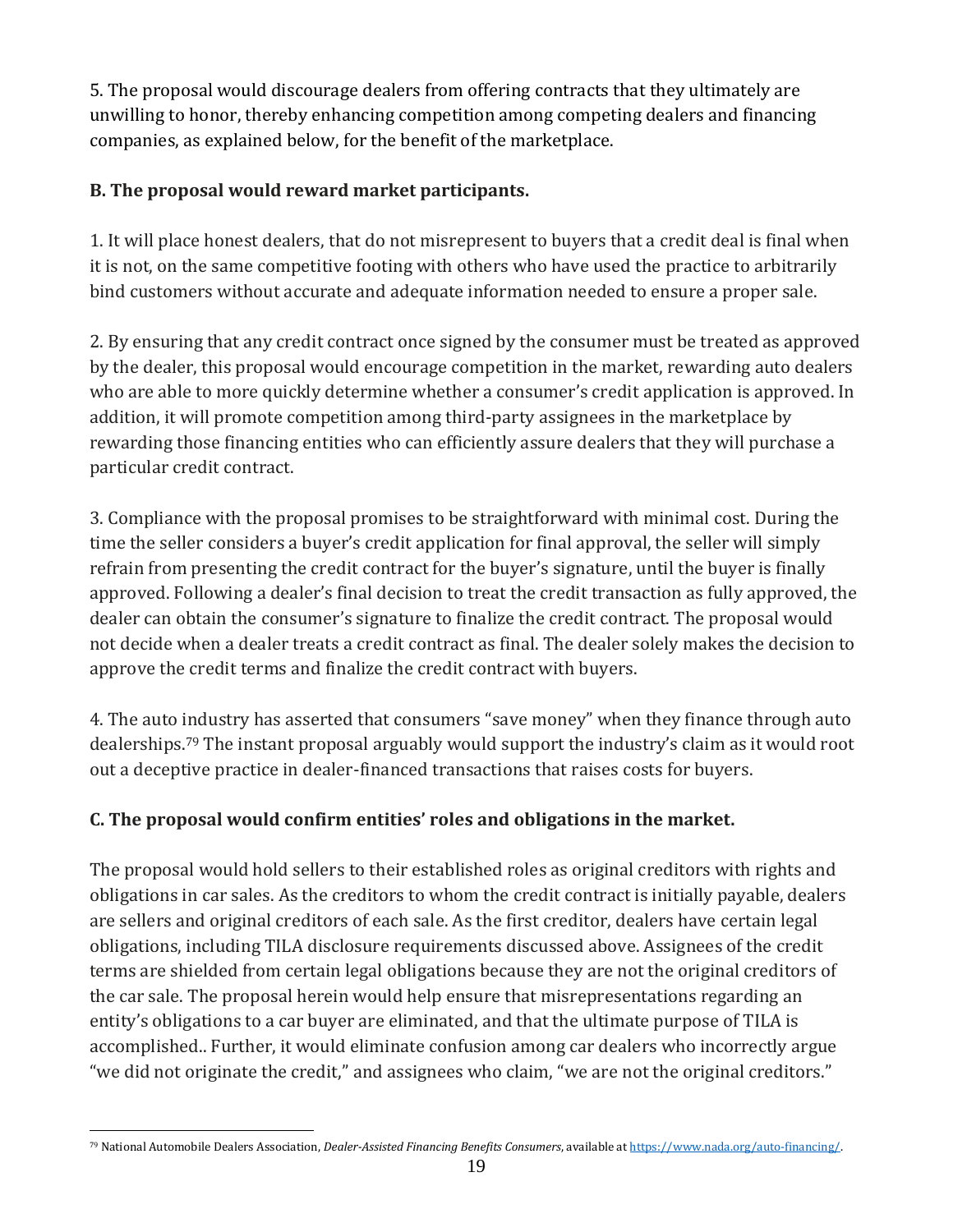This proposal would both ease and enhance the clarity of dealer compliance with applicable disclosure requirements as further explained below.

## <span id="page-19-0"></span>**D. A bright line rule would facilitate exchange of accurate information in complex car sales transactions.**

The proposal would facilitate transparency and clarity in the transfer of information under several laws and regulations, including:

(i) Truth in Lending Act disclosures, including the length of time between the date credit is extended and the first payment period;

(ii) Federal odometer disclosure requirements, requiring accurate disclosure of mileage upon transfer of ownership, including the date for the mileage recording;

(iii) Insurance coverage, including the dates that a vehicle is no longer covered by the dealer's insurance;

(iv) Warranty and/or service contract terms, including the dates such coverage begins; and (v) Tags and plates, title transfer and state registration.

This clear proposal would allow states to more easily regulate the sale and ease state processes for the transfer of vehicles. The bright line facilitates more straightforward flow of information regarding transfer of title, insurance requirements, mileage and odometer disclosures, commencement of warranty periods, and other legally significant events that occur in vehicle sales. Mere disclosure of "spot delivery" slipped into paperwork stating that a dealer may summon the consumer to change an agreement that the consumer previously had signed and believed was finalized, is not only insufficient, but these documents also incite future harm. As the FTC observed in its own 2020 survey, interviews, and study of car buyer experiences: "(s)ome consumers were unaware that they had signed forms describing spot delivery and potential cancellation."<sup>80</sup>

There is evidence that documents in some car sales transactions create a conflict in the agreedupon terms, deceiving consumers as to the finality of the financing obligations, and ultimately the car sale. This proposal would make clear the identity of the actual owner of the car at any point, including during and immediately after the transaction. Currently, many car dealers cannot adequately answer the simple question: "who was the owner when the consumer drove the car off the lot?" because they believe the answer is determined by the future negotiation with a third-party assignee.

# <span id="page-19-1"></span>**E. FTC's familiarity with spot delivery-related unfair, abusive and deceptive practices should spur a meaningful rule change.**

<sup>80</sup> Federal Trade Commission, *Staff Report of the Bureau of Consumer Protection*, [https://www.ftc.gov/system/files/documents/reports/buckle](https://www.ftc.gov/system/files/documents/reports/buckle-navigating-auto-sales-financing/bcpstaffreportautofinancing_0.pdf)navigating-auto-sales-financing/bcpstaffreportautofinancing 0.pdf at 12.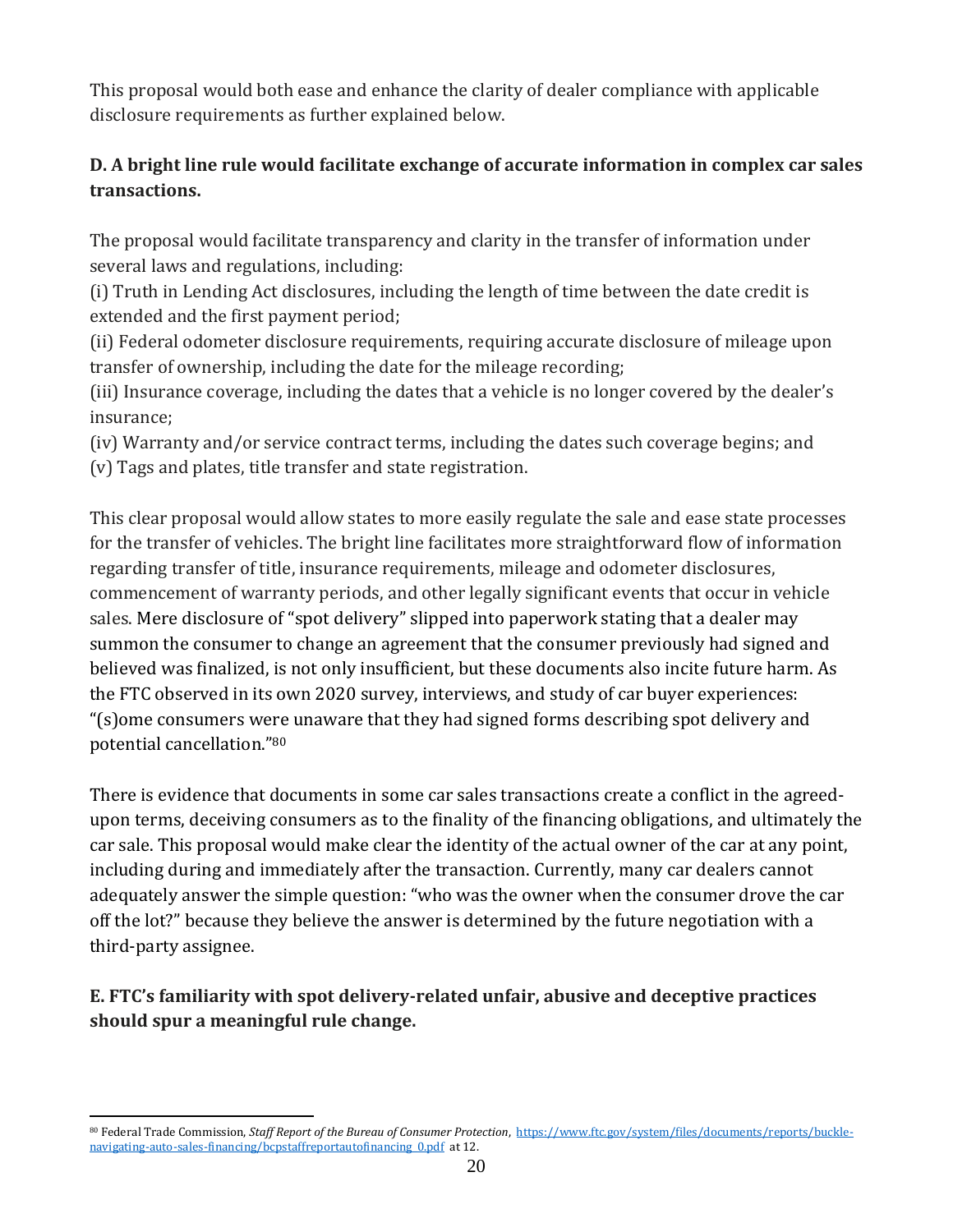The FTC has long been familiar with the yo-yo phenomenon. More than a decade ago, in 2011, the FTC held a series of roundtables on the selling, financing and leasing of motor vehicles, where it heard and received data and information from experts and advocates about the harms and consequences following spot delivery agreements and yo-yo practices in auto sales.<sup>81</sup>

In 2018, the agency announced the mailing of more than 40,000 checks totaling more than \$3.5 million to consumers exposed to far-reaching deceptive and unfair sales and financing tactics, which included spot delivery and yo-yo schemes, by the California-based Sage Auto Group and its owners between 2014 and 2016.82 In its filed complaint against these sellers, the FTC alleged: "Even after consumers have signed a contract and driven the vehicles off Defendants' lots, Defendants have used deceptive and unfair tactics to pressure consumers who have financed through Defendants to agree to different financing terms or have otherwise refused to honor the contract… Instead of negotiating terms a third-party financing company would accept, however, Defendants Glendale Nissan and Universal City Nissan have admitted that their dealerships have "approved deals to customers with risky credit before bank financing had been secured in order to increase their sales numbers….knowing that the dealership was not going to be able to secure bank financing on the offered terms."<sup>83</sup>

In a 2020 report on a study of car sales participants, which included interviews of car buyers, the FTC described buyers' experiences reviewing and finalizing documents during a car sale transaction as being "long and complex," while the car buyers' review of financing documents was "rushed," and most consumers "focused on the numbers filled in by the dealer representative."<sup>84</sup> Notably, the report observed that "(s)ome participants in the qualitative study were surprised to learn that financing they expected to be final was not."<sup>85</sup>

### <span id="page-20-0"></span>**CONCLUSION**

A rule that requires dealers to include specific language in the credit contract, also known as the retail installment sales contract, would ensure that buyers and sellers as parties to a contract setting forth the credit terms of a car sale can reasonably rely on the finality of those terms. The language requiring the terms in the signed retail credit contract between the buyer and commercial seller of a car to be treated as final, would improve clarity and understanding for sellers and buyers in the car market.

Requirements that the consumer be fully approved for the credit terms in the contract before the

<sup>83</sup> Complaint, *Federal Trade Commission v. Universal City Nissan Inc*., C.D. Cal., Case 2:16-cv-07329, at 22-23 (Sept. 29, 2016).

<sup>81</sup> See, e.g. Public Roundtables: Protecting Consumers in the Sale and Leasing of Motor Vehicles, Project No. P104811 #00056, Dec. 29, 2011, <https://www.ftc.gov/policy/public-comments/comment-00056-0> and

[https://www.ftc.gov/sites/default/files/documents/public\\_comments/public-roundtables-protecting-consumers-sale-and-leasing-motor](https://www.ftc.gov/sites/default/files/documents/public_comments/public-roundtables-protecting-consumers-sale-and-leasing-motor-vehicles-project-no.p104811-00066/00066-82564.pdf)[vehicles-project-no.p104811-00066/00066-82564.pdf.](https://www.ftc.gov/sites/default/files/documents/public_comments/public-roundtables-protecting-consumers-sale-and-leasing-motor-vehicles-project-no.p104811-00066/00066-82564.pdf) 

<sup>82</sup> Federal Trade Commission, *FTC Returns More Than \$3.5 Million to Consumers Subjected to Deceptive and Unfair Sales and Financing Tactics by Los Angeles-Area's Sage Auto Group*, Dec. 6, 2018, available a[t https://www.ftc.gov/news-events/press-releases/2018/12/ftc-returns-more-35](https://www.ftc.gov/news-events/press-releases/2018/12/ftc-returns-more-35-million-consumers-subjected-deceptive-unfair) [million-consumers-subjected-deceptive-unfair.](https://www.ftc.gov/news-events/press-releases/2018/12/ftc-returns-more-35-million-consumers-subjected-deceptive-unfair) 

<sup>84</sup> FTC Staff Report[, https://www.ftc.gov/system/files/documents/reports/buckle-navigating-auto-sales-](https://www.ftc.gov/system/files/documents/reports/buckle-navigating-auto-sales-financing/bcpstaffreportautofinancing_0.pdf)

financing/bcpstaffreportautofinancing 0.pdf at 10-11.

<sup>85</sup> Id., at 12-13.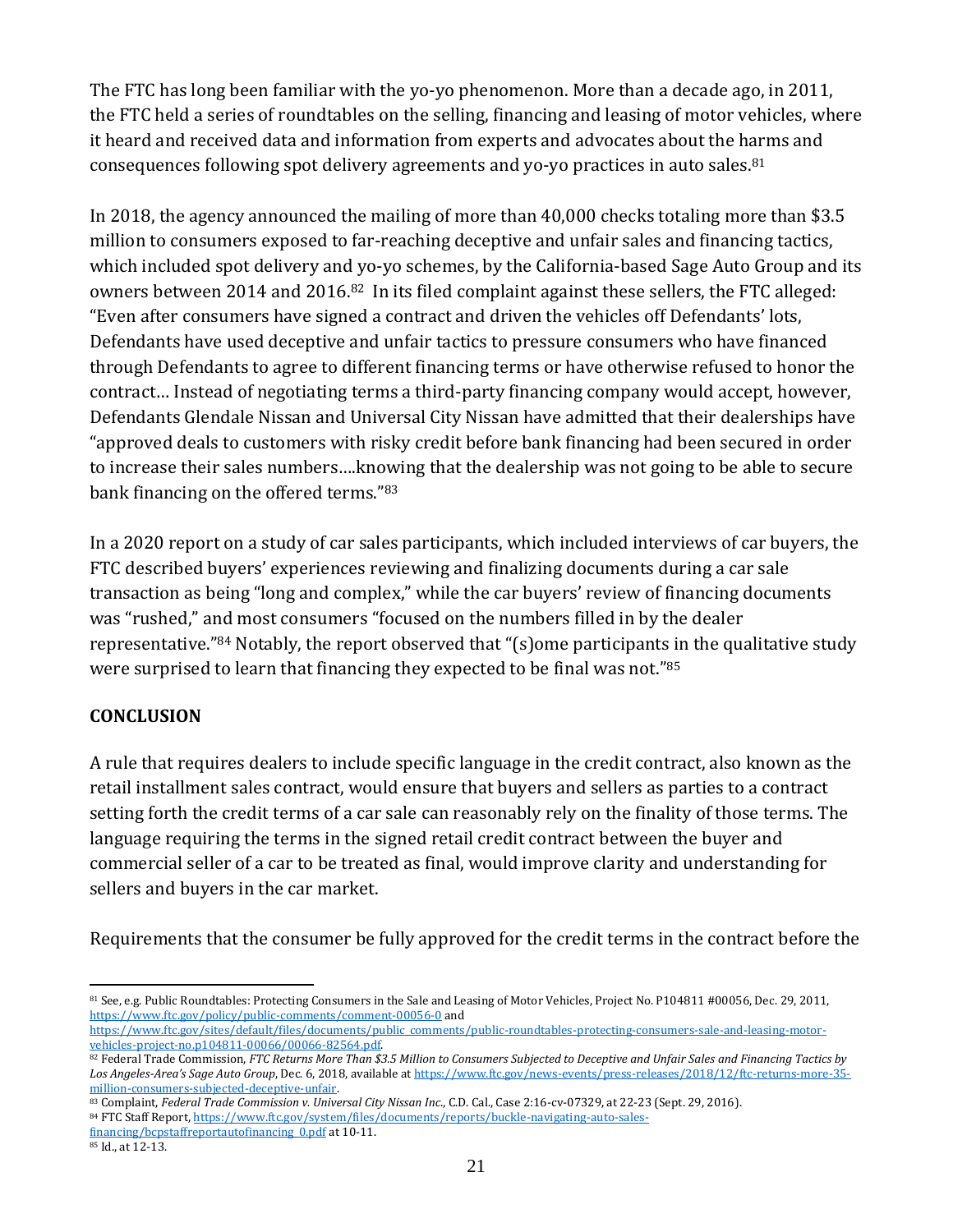signing, and that the credit terms in the contract are final whether or not the contract is assigned to a third party are necessary to prevent systemic deception and abusive yo-yo practices. The revision would provide a bright line rule, facilitating precision in an often-complex process and ensuring that car buyers will receive accurate, non-conflicting information regarding the final terms of what is one of the largest market transactions for most consumers.

The FTC's use of its exclusive jurisdiction over car dealers and its specific authority to issue a rule to curb unfair and deceptive practices relating to the sale, servicing, and leasing of motor vehicles is appropriate and warranted in this instance. 86

If you have any questions or would like to discuss these issues further, please contact Christine Hines, Legislative Director, 1215 17th St NW, 5th Floor, Washington, DC 20036, at [christine@consumeradvocates.org](mailto:christine@consumeradvocates.org) or (202) 452-1989. Thank you for considering our views.

#### **Respectfully submitted,**

#### *On behalf of the National Association of Consumer Advocates:*

Thomas D. Domonoske Consumer Litigation Associates, PC Harrisonburg, Virginia

Minal Gahlot Rawls Gahlot, PLLC Moore, Oklahoma

Ronald L. Burdge Burdge Law Office Co LPA Dayton, Ohio

Sophia RomeroChristine Hines Las Vegas, Nevada

#### **Organizations:**

Erin E. Witte Director of Consumer Protection Consumer Federation of America

Michael Calhoun President Center for Responsible Lending

Christina Gill Roseman, Esq. Roseman Law Firm, PLLC Pittsburgh, Pennsylvania

Nicholas H. Mattison Feferman, Warren & Mattison Albuquerque, New Mexico

Young Walgenkim Hanson & Walgenkim, LLC Salem, Oregon

ACLU of Nevada NACA's Legislative Director

<sup>86</sup> 12 U.S.C. 5519(d).